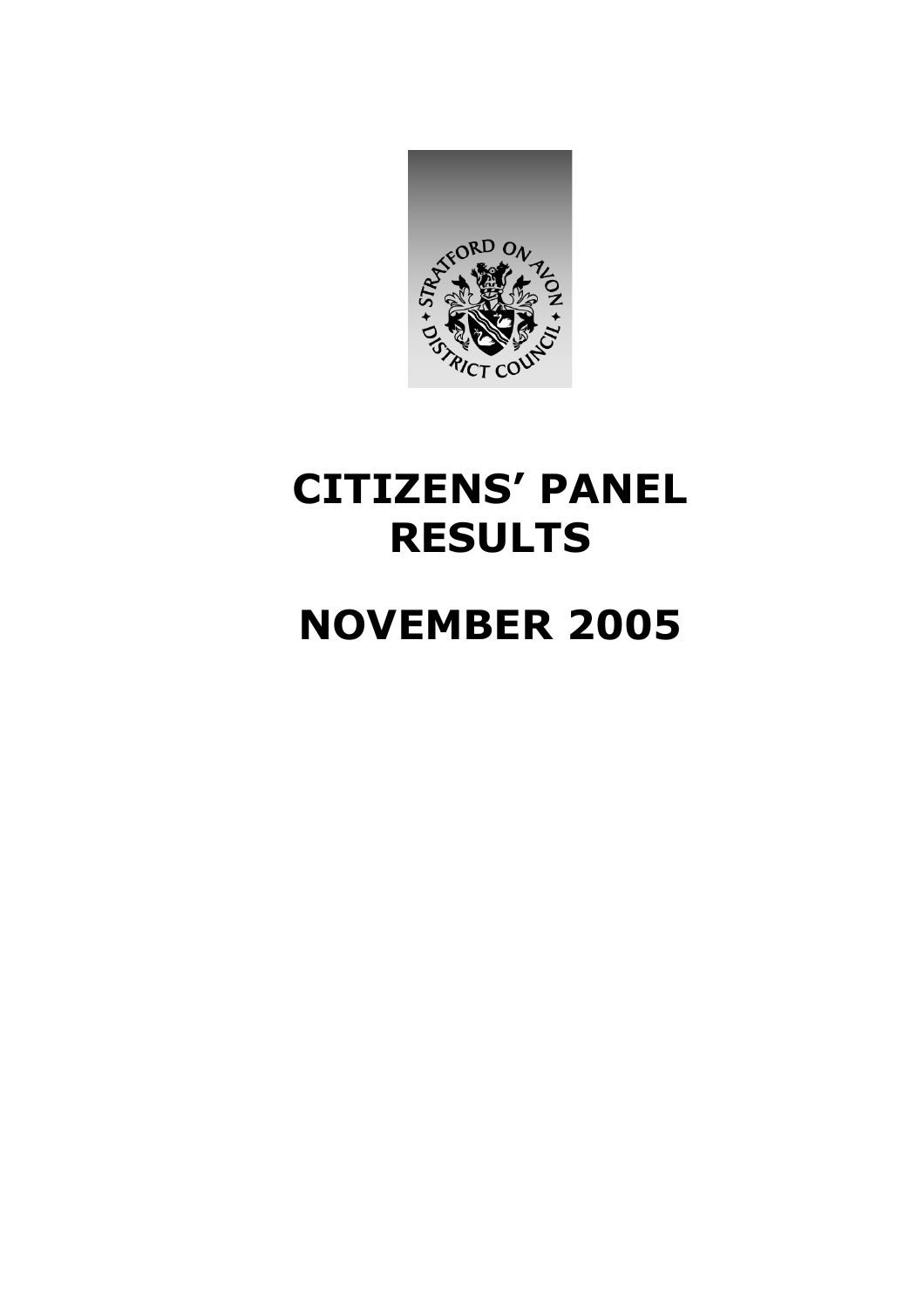# **CONTENTS**

#### **PAGE**

| 1.0                                           | <b>INTRODUCTION</b>                                                                                                                                                          |                                      |
|-----------------------------------------------|------------------------------------------------------------------------------------------------------------------------------------------------------------------------------|--------------------------------------|
| 2.0                                           | <b>METHODOLOGY</b>                                                                                                                                                           | 1                                    |
| 3.0                                           | SUMMARY OF RESULTS                                                                                                                                                           |                                      |
| 4.0                                           | <b>RESULTS IN DETAIL</b>                                                                                                                                                     |                                      |
| 4.1<br>4.2<br>4.3<br>4.4<br>4.5<br>4.6<br>4.7 | <b>Community Safety</b><br>Housing<br>Refuse and Recycling<br>Sports Development and Physical Activity<br>Food Safety<br>Community Plan Monitoring<br><b>Making Payments</b> | 3<br>7<br>11<br>12<br>20<br>21<br>23 |

# APPENDIX – OPEN-ENDED COMMENTS

*Housing: issues not listed in Table 3* 

*Sports Development and Physical Activity: Other reasons given as to why respondents do not use the sports and leisure facilities services available in the District as often as they would like to.* 

*Food Safety:Other comments respondents made when asked what symbols they would like to see used to indicate the inspection rating.*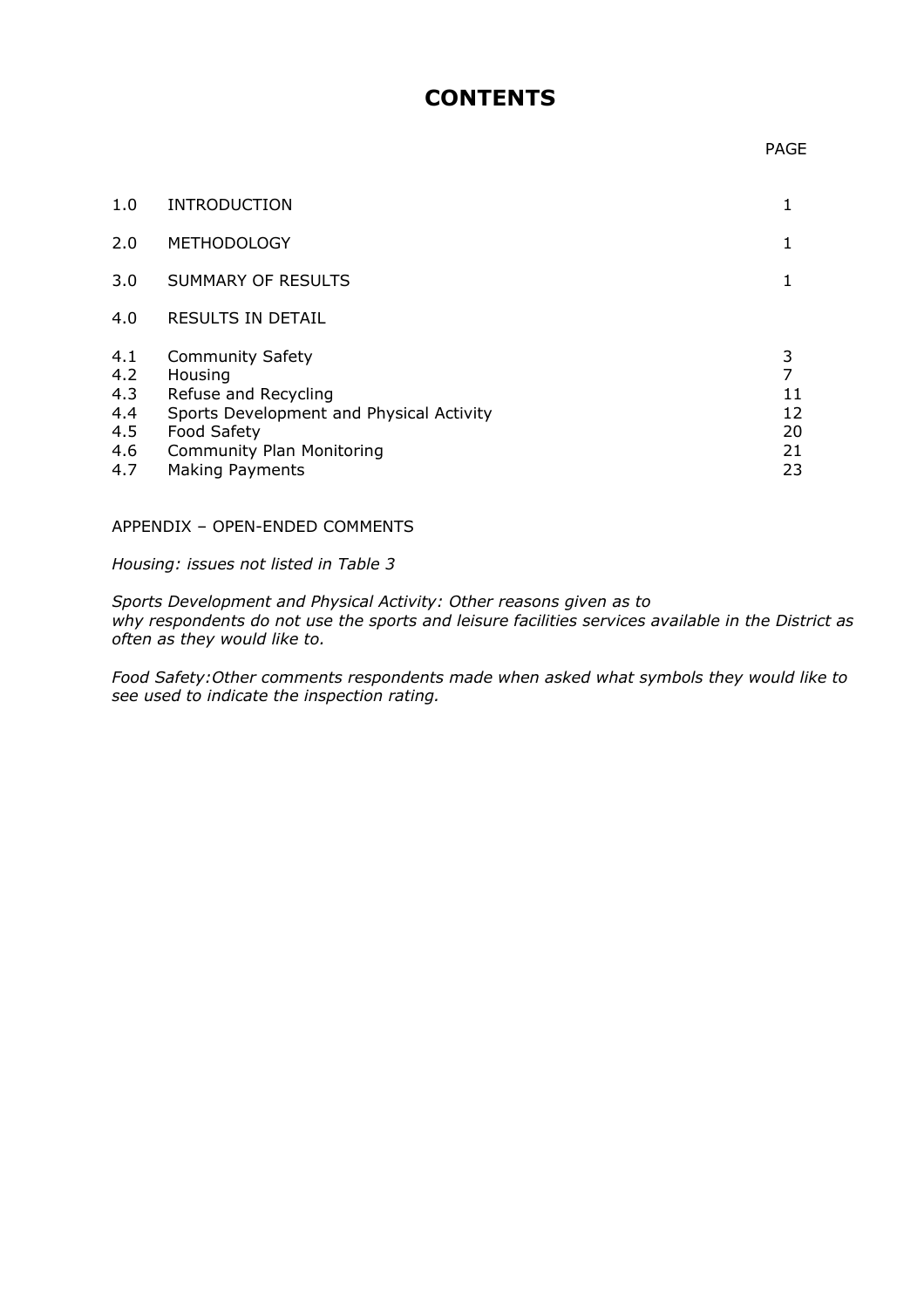# **1. Introduction**

The Council has a Citizens' Panel, which contains a representative sample of people living in the District of Stratford-on-Avon. By surveying this Panel, it is possible to obtain views and opinions broadly representative of local residents.

# **2. Methodology**

1,036 questionnaires were mailed in November 2005, with 617 returned in the timeframe allowed. Twelve questionnaires were returned not completed for various reasons. This represents a response rate of 61%.

# **3. Summary of Results**

# **3.1 Community Safety**

- $\triangleright$  A third of respondents felt that teenagers hanging around on the streets is a very big or fairly big problem, as opposed to 66% regarding it as not a very big problem or not a problem at all.
- $\triangleright$  Similarly, vandalism, graffiti and other deliberate damage to property or vehicles was not seen as a very big problem or not a problem at all by over seven out of ten of the respondents.
- ¾ 57% feel very or fairly safe when outside in Stratford district after dark, whereas over a quarter feel neither safe nor unsafe and over 17% said they felt fairly or very unsafe.
- $\triangleright$  Almost one fifth of respondents did not feel threatened or had not experienced any reason for fear, however, almost the same amount of respondents don't go out alone at night in the Stratford district.
- ¾ Over half the people questioned said they felt very safe when outside in Stratford district during the day (53%), over a third felt fairly safe and 2% felt either fairly or very unsafe.
- $\triangleright$  Approximately half of those surveyed were not worried about being a victim of crime i.e. attacked by strangers, car theft, house break in and having something stolen. However, over four out of ten were fairly worried about their home being broken into and a further nine per cent were very worried about this happening.
- ¾ Four out of ten people were either fairly or very worried about having their car stolen.

# **3.2 Housing**

 $\triangleright$  Asked about various proposed priorities for the new housing strategy, over eight out of ten people agreed with the provision of more information about grants to improve or repair homes being a priority for the Council, with almost the same number agreeing that more adaptations to properties for people who are disabled should be as a priority. Over three quarters of respondents agreed with more affordable housing for all people throughout the District and just over seven out of ten people agreed that there should be more affordable housing in places in the District, other than the town of Stratfordupon-Avon.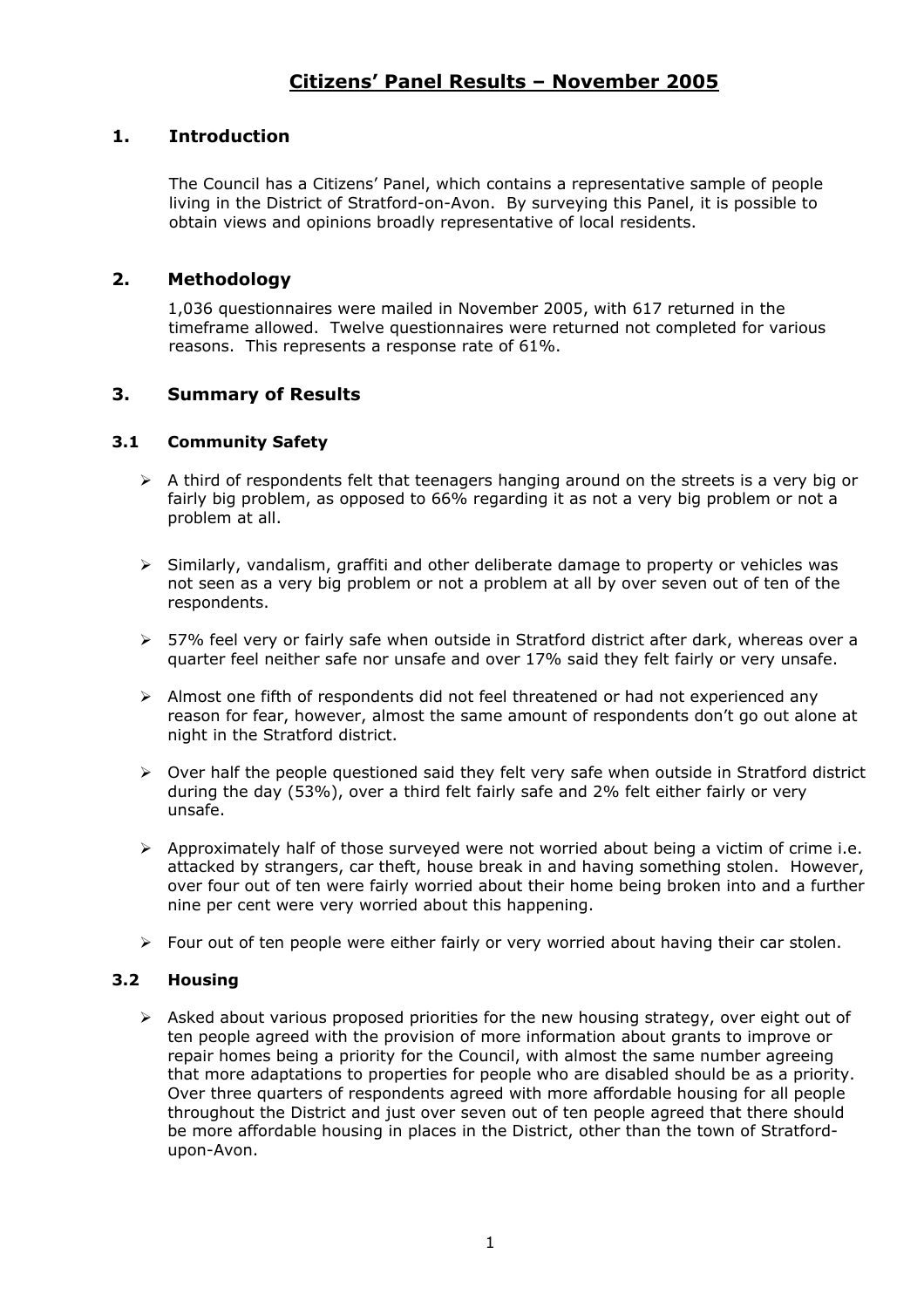- $\triangleright$  Three quarters of respondents agreed with the priority of providing more information about the affordable housing that is available, who gets it and how long people have to wait for housing.
- $\triangleright$  Seven out of ten people surveyed agreed with more accommodation and/or support for people who are vulnerable and who have special needs.

# **3.3 Refuse and Recyling**

 $\geq$  Eight out of ten respondents would not be willing to pay more council tax for a weekly recycling collection service and a weekly waste collection service.

# **3.4 Sports Development and Physical Activity**

- $\triangleright$  Over a quarter of people who answered the questionnaire said that they had not visited or participated in local leisure pursuits in the last 12 months. Less than 15% of respondents said they participated more than once a week.
- $\triangleright$  Walking scored highest with over seven out of ten people stating it as the physical activity they regularly participated in, followed by 61% quoting gardening. A fifth stated swimming and 7% dancing.
- $\triangleright$  Almost half of people (46%) surveyed said time was a barrier for not or rarely participating in physical activity. A quarter stated health reasons, over a fifth felt they were too old to get involved and a fifth felt that activities were too expensive.
- $\geq$  43% of respondents said they would like to use the Council's sport and leisure services more often.
- $\triangleright$  Almost four out of ten respondents stated not having the time as the reason why they don't use the sport and leisure services as often as they would like to.

### **3.5 Food Safety**

 $\triangleright$  More than eight out of ten people want to see information about the Council's food safety inspections displayed at restaurants and cafes. Over a third want to see either gold/silver/bronze symbols or percentage scores used to indicate the inspection rating.

#### **3.6 Community Plan Monitoring**

¾ Over six out of ten of those surveyed have not been actively involved with at least one local community or voluntary organisation in the last 12 months.

#### **3.7 Making Payments**

 $\triangleright$  Almost six out of ten respondents prefer Direct Debit as their payment method to Stratford District Council. Less than 4% wished to pay via a secure Internet site.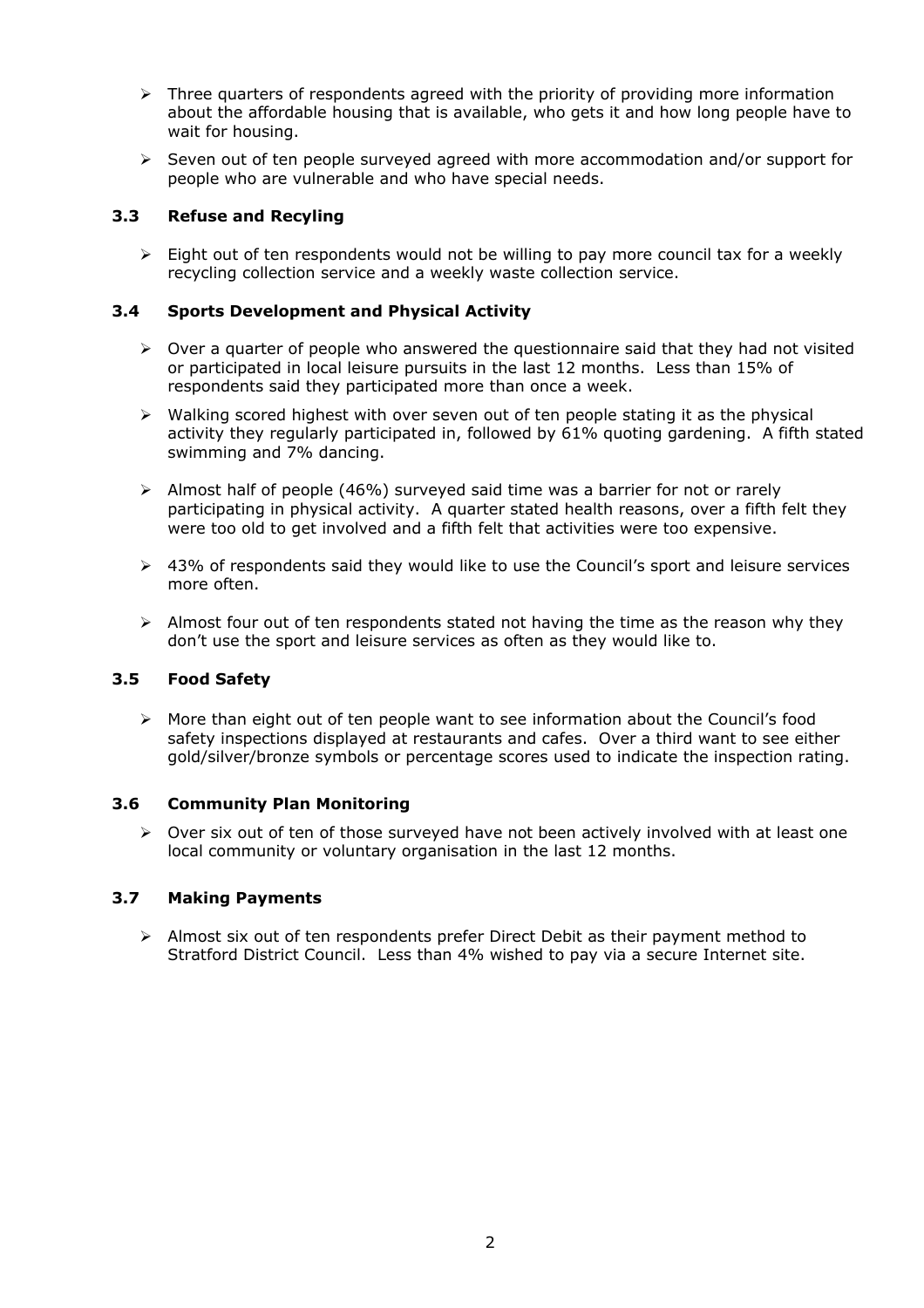# **4. Results in Detail**

# **4.1 Community Safety**

The extent to which residents feel the following Community Safety issues are a problem is shown in Figure 1 below.



*Figure 1: Extent of problem residents feel towards Community Safety Issues*

A third of respondents felt that teenagers hanging around on the streets is a very big or fairly big problem, as opposed to 66% regarding it as not a very big problem or not a problem at all.

Similarly, vandalism, graffiti and other deliberate damage to property or vehicles was not seen as a very big problem or not a problem at all by over seven out of ten of the respondents.

The vast majority of respondents in all four areas: Arden, Avon, Dassett and Stour did not regard noisy neighbours or loud parties as a very big problem or not a problem at all, with over 73% of respondents in the Stour area stating that noisy neighbours or loud parties were not a problem at all.

Teenagers hanging around on the streets is regarded as either a very big or big problem by 52% of the respondents in the Arden area as opposed to less than a quarter of respondents in the Stour area.

Vandalism, graffiti and other deliberate damage to property or vehicles is seen as either a very or big problem by 43% of Arden area respondents as opposed to less than 18% of respondents in the Dassett area. However, more than three quarters of Stour respondents did not regard it as a very big problem or a problem at all.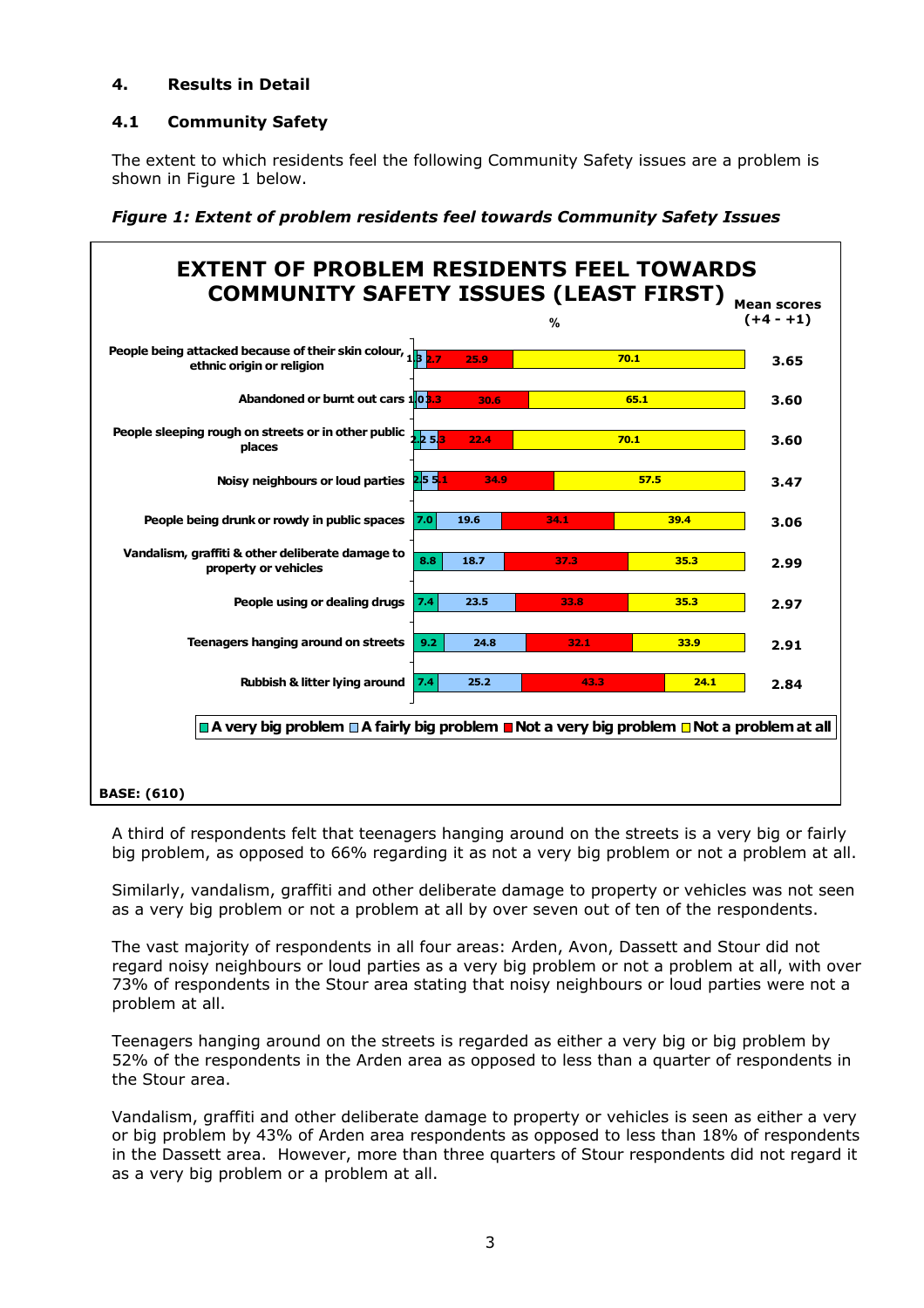With regard to people using or dealing drugs, respondents in the Avon area (36%) and the Arden area (33%) see it as a very or fairly big problem as opposed to less than 22% of Dassett respondents. Similarly, almost three quarters of Stour residents thought people using or dealing drugs was not a very big problem or not a problem at all.

People being drunk or rowdy in public spaces was not regarded as a problem by Dassett and Stour residents (86% and 85% respectively), however, one in ten Avon respondents believed it to be a very big problem and over one fifth of Avon respondents thought it was a fairly big problem. Over a third of Arden respondents said it was a problem.

People sleeping rough on the streets or in other public places was not really regarded as a problem by nearly all the respondents within the Stour, Dassett and Arden areas, although almost 4% of Avon residents did state it was a very big problem and one in ten Avon residents said it was a fairly big problem.





57% feel very or fairly safe when outside in Stratford district after dark, whereas over a quarter feel neither safe nor unsafe and over 17% said they felt fairly or very unsafe.

By area, over two thirds of Stour residents and two thirds of Dassett residents felt very or fairly safe when outside in the Stratford district after dark. One third of Arden residents said they felt neither safe nor unsafe when outside in the Stratford district and almost one in five Arden residents said they felt fairly or very unsafe.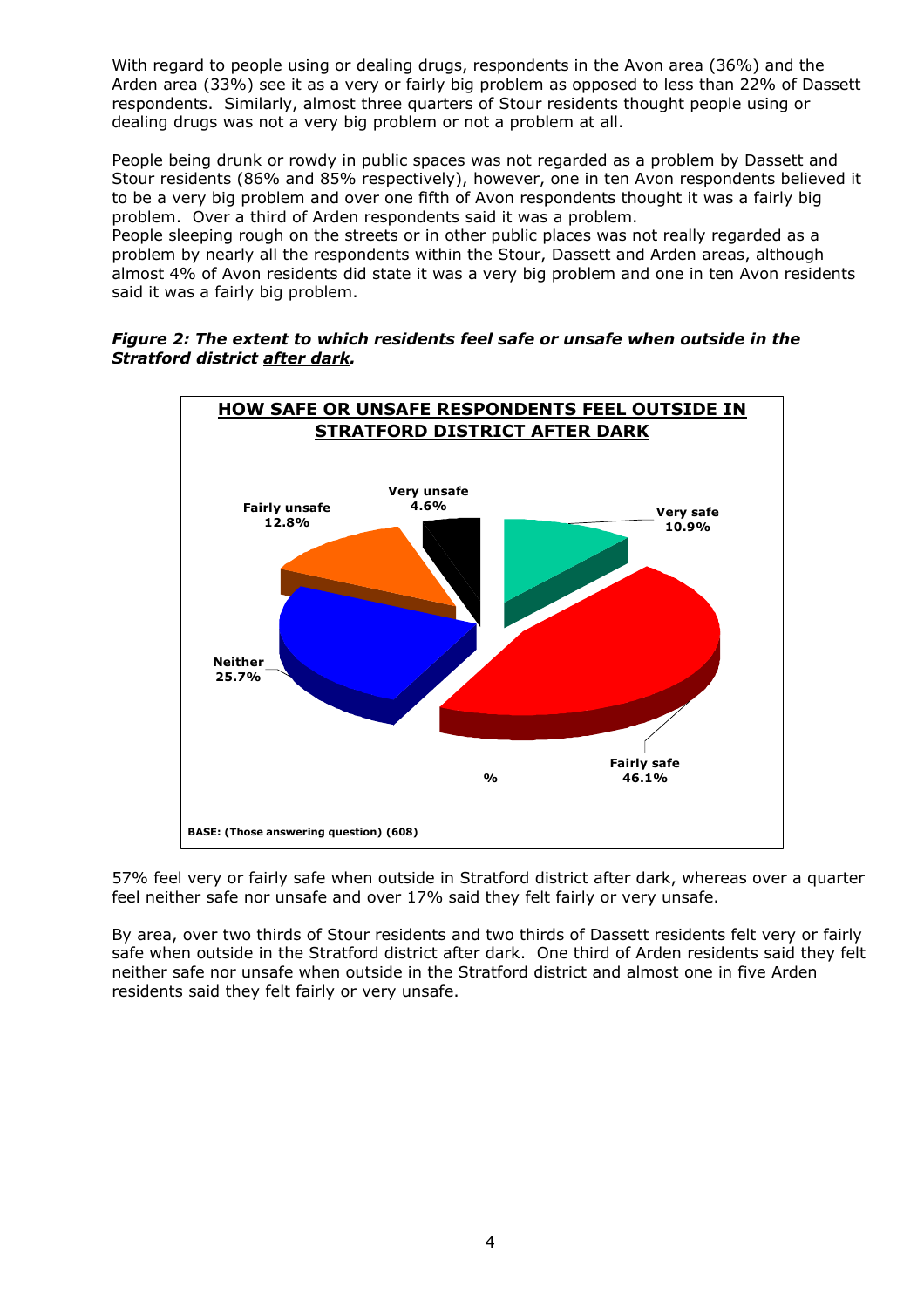|                                                                                |      | 2005          |
|--------------------------------------------------------------------------------|------|---------------|
|                                                                                | Nos. | $\frac{1}{2}$ |
| Don't feel threatened/no problems/haven't experienced<br>any/no reason to fear | 101  | 18.9          |
| Don't go out alone/at night/always accompanied                                 | 100  | 18.7          |
| Live in a nice area/quiet/village/area safe generally                          | 70   | 13.1          |
| Gangs/group/gathering                                                          | 60   | 11.2          |
| Avoid problem areas/select safe areas/always vigilant                          | 52   | 9.7           |
| Drink related/drunks/drunk youths/street drinking                              | 43   | 8.1           |
| Rowdy intimidating behaviour                                                   | 42   | 7.9           |
| Poor/bad lit street lighting                                                   | 30   | 5.6           |
| Specific mentions of not safe in Stratford town                                | 30   | 5.6           |
| Lack of police presence                                                        | 29   | 5.4           |
| Lighting good/well lit                                                         | 26   | 4.9           |
| Late evenings/closing time                                                     | 25   | 4.7           |
| Media/read/heard about problems in the news (gen.)                             | 21   | 3.9           |
| Travel by car                                                                  | 21   | 3.9           |
| Fear of being attacked/raped/mugged/robbed                                     | 13   | 2.4           |
| Don't know who's about/lurking/strangers/odd characters                        | 12   | 3.7           |
| Threat is there/problems happen/could happen                                   | 12   | 2.2           |
| Depends on area                                                                | 11   | 2.1           |
| Drug related/dealing/from cars                                                 | 11   | 2.1           |
| Other                                                                          | 18   | 3.4           |

*Table 1: Residents' reasons for how safe or unsafe they felt when outside in the Stratford District after dark.*

Almost one fifth of respondents did not feel threatened or had not experienced any reason for fear, however, almost the same amount of respondents don't go out alone at night in the Stratford district.

# *Figure 3: The extent to which respondents feel safe or unsafe when outside in the Stratford district during the day.*

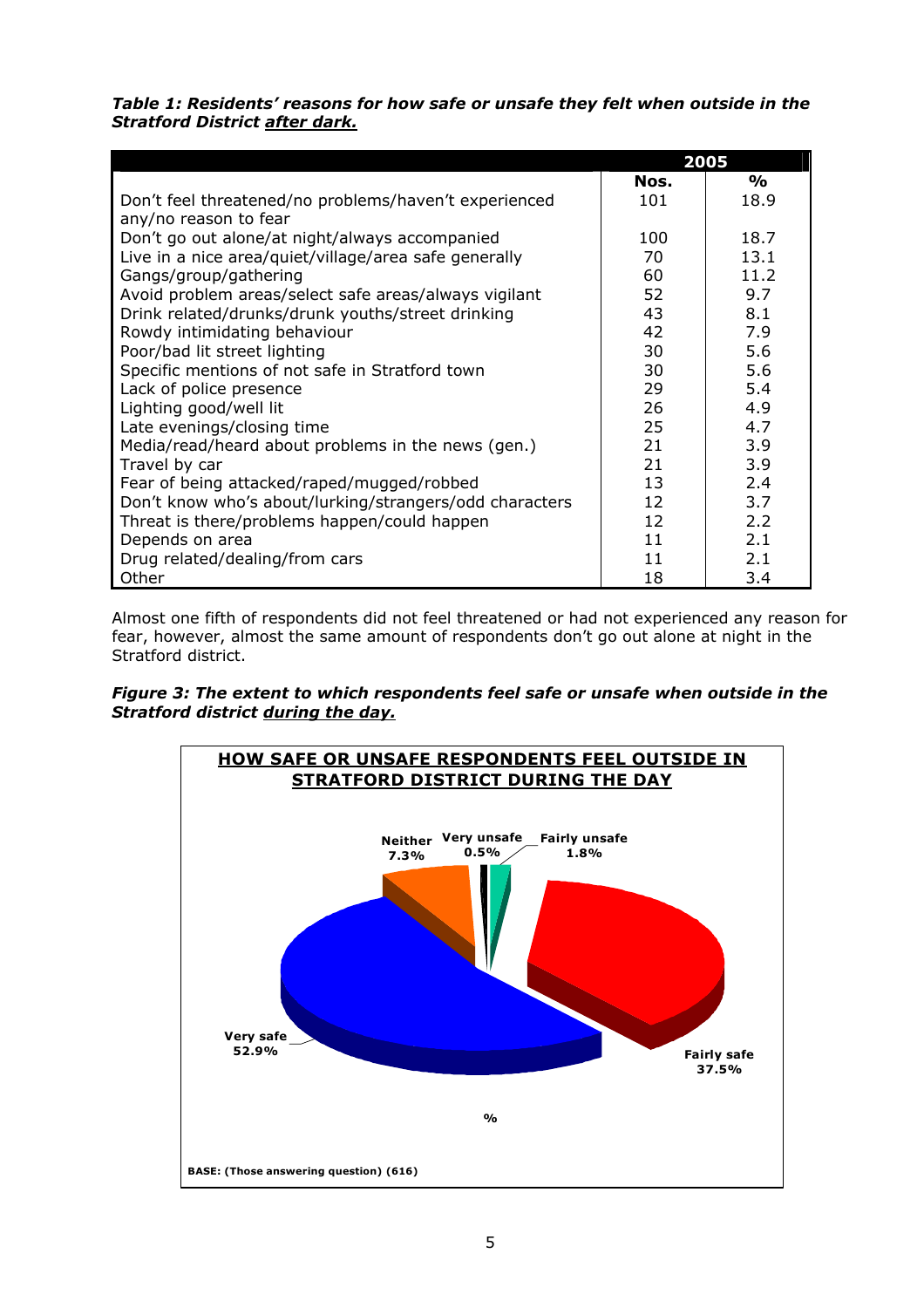Over half the people questioned said they felt very safe when outside in Stratford district during the day (53%), over a third felt fairly safe and 2% felt either fairly or very unsafe.

By area, almost 92% of Stour respondents said they felt very or fairly safe when outside during the day in Stratford district, as opposed to 87% of Avon and 86% of Arden residents.

| Table 2: Reasons for how safe or unsafe respondents feel when outside in Stratford |  |
|------------------------------------------------------------------------------------|--|
| district during the day.                                                           |  |

|                                                              | 2005 |               |
|--------------------------------------------------------------|------|---------------|
|                                                              | Nos. | $\frac{0}{0}$ |
| Don't feel threatened/no problems/haven't experienced any/no | 187  | 38.3          |
| reason to fear                                               |      |               |
| People about/busy/lots of activity                           | 82   | 16.8          |
| Live in a nice area/quiet/village/area safe generally        | 66   | 13.5          |
| Avoid problem areas/select safe areas/always vigilant        | 33   | 6.8           |
| Daylight (gen.) feel safer                                   | 25   | 5.1           |
| Police presence good                                         | 15   | 3.1           |
| Lack of police presence                                      | 14   | 2.9           |
| Don't go out alone/at night/always accompanied               | 13   | 2.7           |
| No groups/gangs/drunks                                       | 13   | 2.7           |
| Threat is there/problems happen/could happen                 | 12   | 2.5           |
| Gangs/group/gathering                                        | 12   | 2.5           |
| Rowdy intimidating behaviour                                 | 10   | 2.0           |
| Media/read/heard about problems in the news (gen.)           | 10   | 2.0           |
| Other                                                        | 26   | 5.3           |

Over half the people questioned said they felt very safe when outside in Stratford district during the day (53%), over a third felt fairly safe and 2% felt either fairly or very unsafe.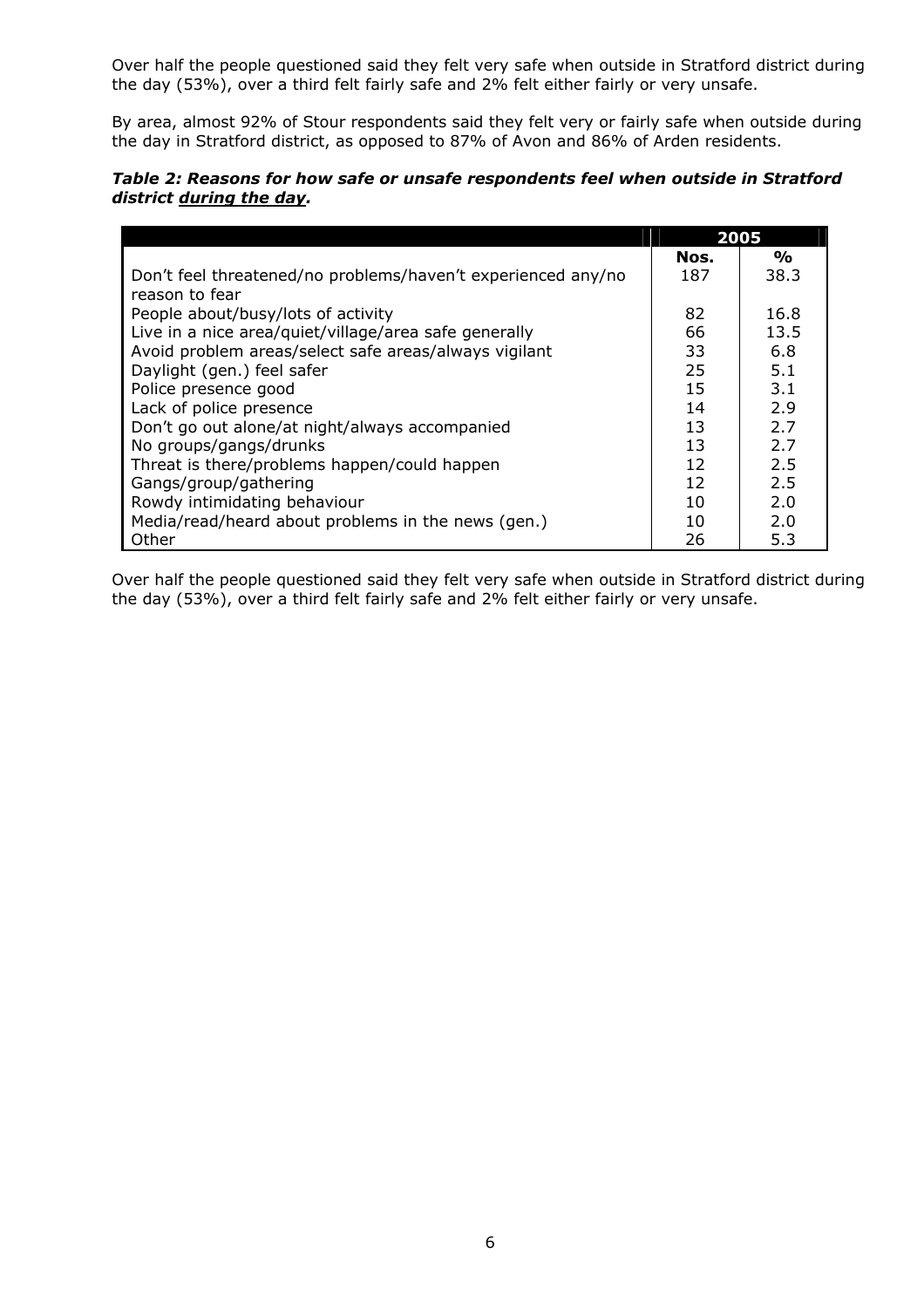*Figure 4: Extent to which residents feel worried about being a victim of the following types of crime.* 



Approximately half of those surveyed were not worried about being a victim of crime i.e. attacked by strangers, car theft, house break in and having something stolen. However, over four out of ten were fairly worried about their home being broken into and a further nine per cent were very worried about this happening.

Four out of ten people were either fairly or very worried about having their car stolen.

By area, over half of Dassett residents stated that they were not very worried about having their home broken into and having something stolen as opposed to less than a third in the Arden area. 19% of Arden respondents were either very worried about this happening as opposed to less than 5% in the Stour area.

Having your car stolen was more of a concern for Arden than Avon residents, with over 14% in Arden stating they were very worried as opposed to less than 5% in the Avon area.

Comparing areas with regard to being physically attacked by strangers, almost 14% of Arden residents said they were very worried as opposed to 2% in Stour. Almost six out of ten Avon residents said they were not very worried, as opposed to 42% in the Arden area.

# **4.2 Housing**

Respondents were asked to give their views on some of the services provided by Housing and the proposed priorities to be included in the Council's new housing strategy, which is currently being worked on. The Council has been consulting with various partners, agencies and residents about housing issues in order to decide what its housing priorities should be over the next five years.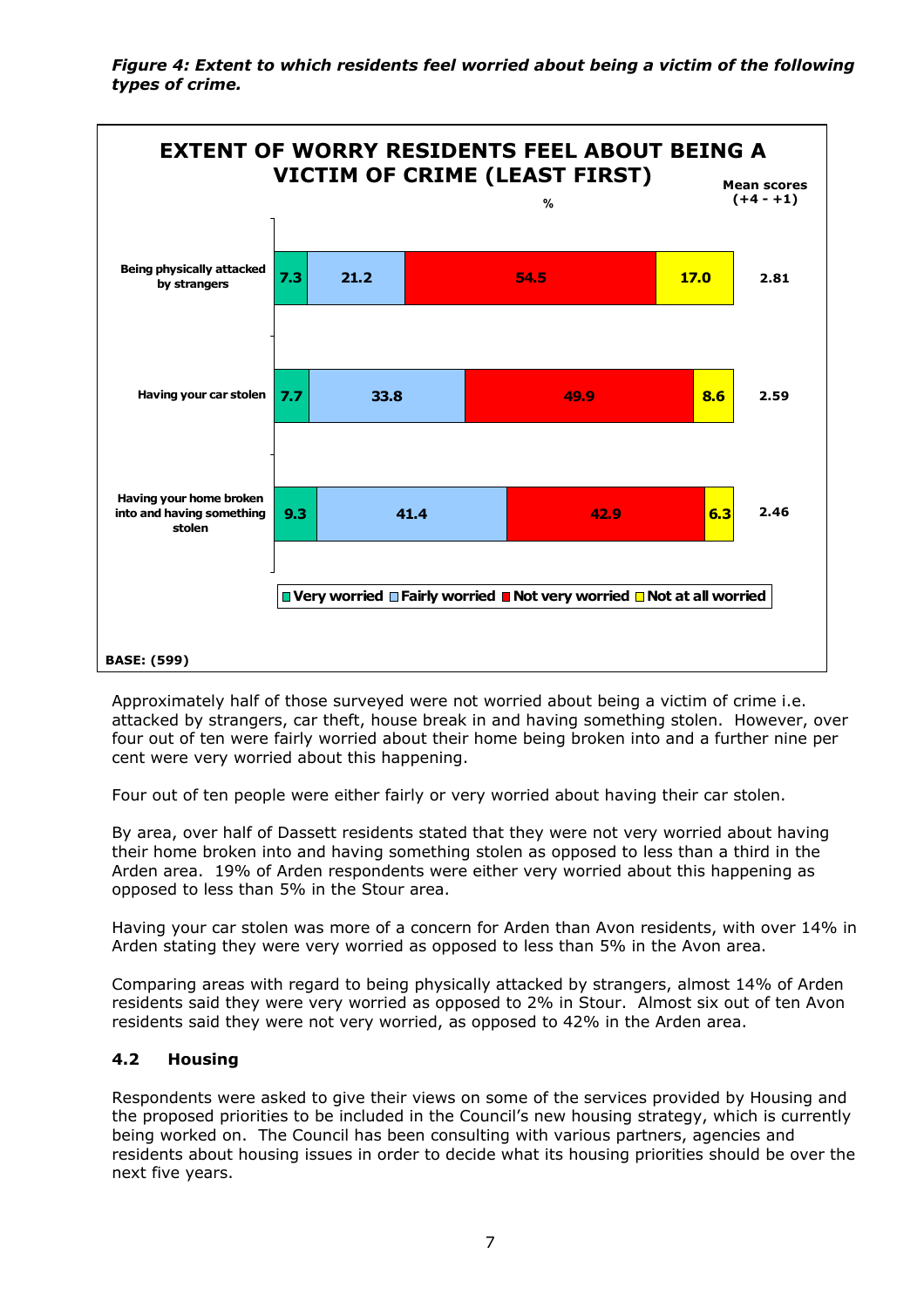*Table 3: The extent to which residents agree or disagree with each of the following priorities for the Council.* 

|                                                                                                                                         | <b>Agree</b> | <b>Neither</b><br>agree nor<br>disagree | <b>Disagree</b> |
|-----------------------------------------------------------------------------------------------------------------------------------------|--------------|-----------------------------------------|-----------------|
| More affordable housing for all people                                                                                                  | 462          | 76                                      | 58              |
| throughout the District                                                                                                                 | 77.5%        | 12.8%                                   | 9.8%            |
| More affordable housing in places in the<br>District other than the town of Stratford-upon-<br>Avon                                     | 431<br>72.4% | 92<br>15.5%                             | 72<br>12.1%     |
| More affordable housing for single people                                                                                               | 339          | 418                                     | 38              |
|                                                                                                                                         | 57.1%        | 28.1%                                   | 14.8%           |
| More accommodation and/or support for<br>people who are vulnerable and who have<br>special needs                                        | 418<br>70.4% | 138<br>23.2%                            | 38<br>6.4%      |
| Improved access to housing advice                                                                                                       | 320          | 228                                     | 38              |
|                                                                                                                                         | 54.6%        | 38.9%                                   | 6.5%            |
| Do more to prevent homelessness                                                                                                         | 367          | 170                                     | 57              |
|                                                                                                                                         | 61.8%        | 28.6%                                   | 9.6%            |
| Do more to reduce rough sleeping in the                                                                                                 | 375          | 166                                     | 49              |
| District                                                                                                                                | 63.5%        | 28.1%                                   | 8.3%            |
| Reduce the amount of time homeless people                                                                                               | 389          | 170                                     | 33              |
| spend in temporary accommodation                                                                                                        | 65.7%        | 28.7%                                   | 5.6%            |
| Provide more information about the affordable<br>housing that is available, who gets it and how<br>long people have to wait for housing | 451<br>75.7% | 117<br>19.6%                            | 28<br>4.7%      |
| More adaptations to properties for people who                                                                                           | 475          | 100                                     | 24              |
| are disabled                                                                                                                            | 79.6%        | 16.8%                                   | 3.7%            |
| Provide more information about grants to                                                                                                | 481          | 92                                      | 26              |
| improve or repair homes                                                                                                                 | 80.3%        | 15.4%                                   | 4.3%            |

When asked about various proposed priorities for the new housing strategy, over eight out of ten people agreed with the provision of more information about grants to improve or repair homes being a priority for the Council, with almost the same number agreeing that more adaptations to properties for people who are disabled should be a priority. Over three quarters of respondents agreed with more affordable housing for all people throughout the District and just over seven out of ten residents agreed that more affordable housing in places in the District, other than the town of Stratford-upon-Avon.

Three quarters of respondents agreed with the priority of providing more information about the affordable housing that is available, who gets it, and how long people have to wait for housing.

Seven out of ten people surveyed agreed with more accommodation and/or support for people who are vulnerable and who have special needs.

With regard to more affordable housing for all people throughout the District, almost 13% of Avon residents disagreed with this statement as opposed to less than 3% of Stour residents.

Other housing issues, not included in Table 3 above, where three out of ten people surveyed believed to be important are listed in the Appendix.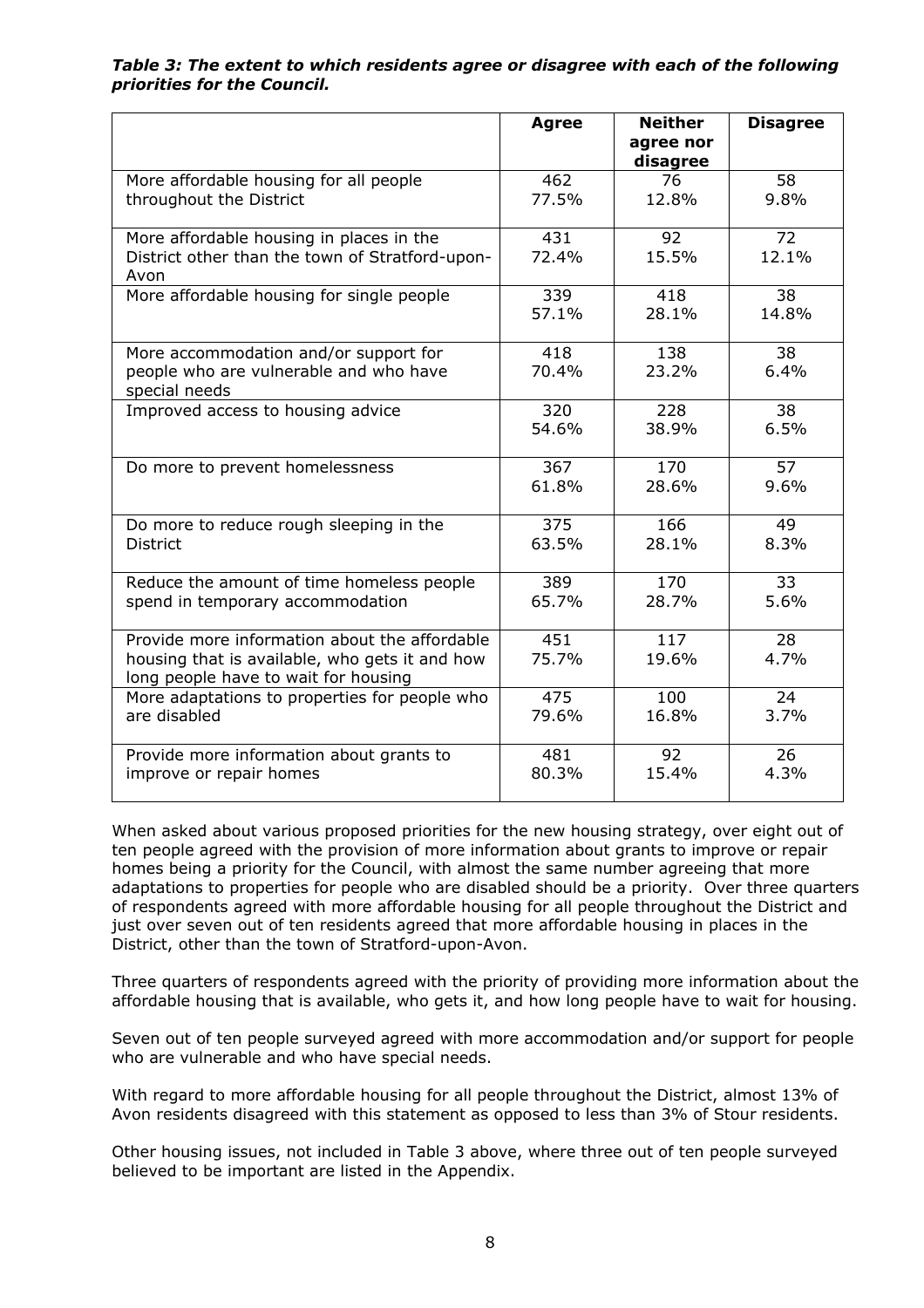Stratford District Council Housing Advice Team manage the Housing Waiting List for affordable housing; deal with homelessness; provide housing advice to landlords, tenants and other householders; administer the Council's rent deposit and rent in advance scheme. Almost half of those surveyed were not aware that Stratford District Council provides the housing advice as listed above. Also, less than 14% of respondents (either themselves or a member of their household) had used the Council's Housing Advice service. The service(s) they required is shown in Figure 5 below.



## *Figure 5: Service required from housing*

Over seven out of ten respondents required the Housing Waiting List service, followed by six out of ten respondents requiring Housing Advice. Less than one out of ten required the services of the Rent Deposit/Rent in Advance Scheme.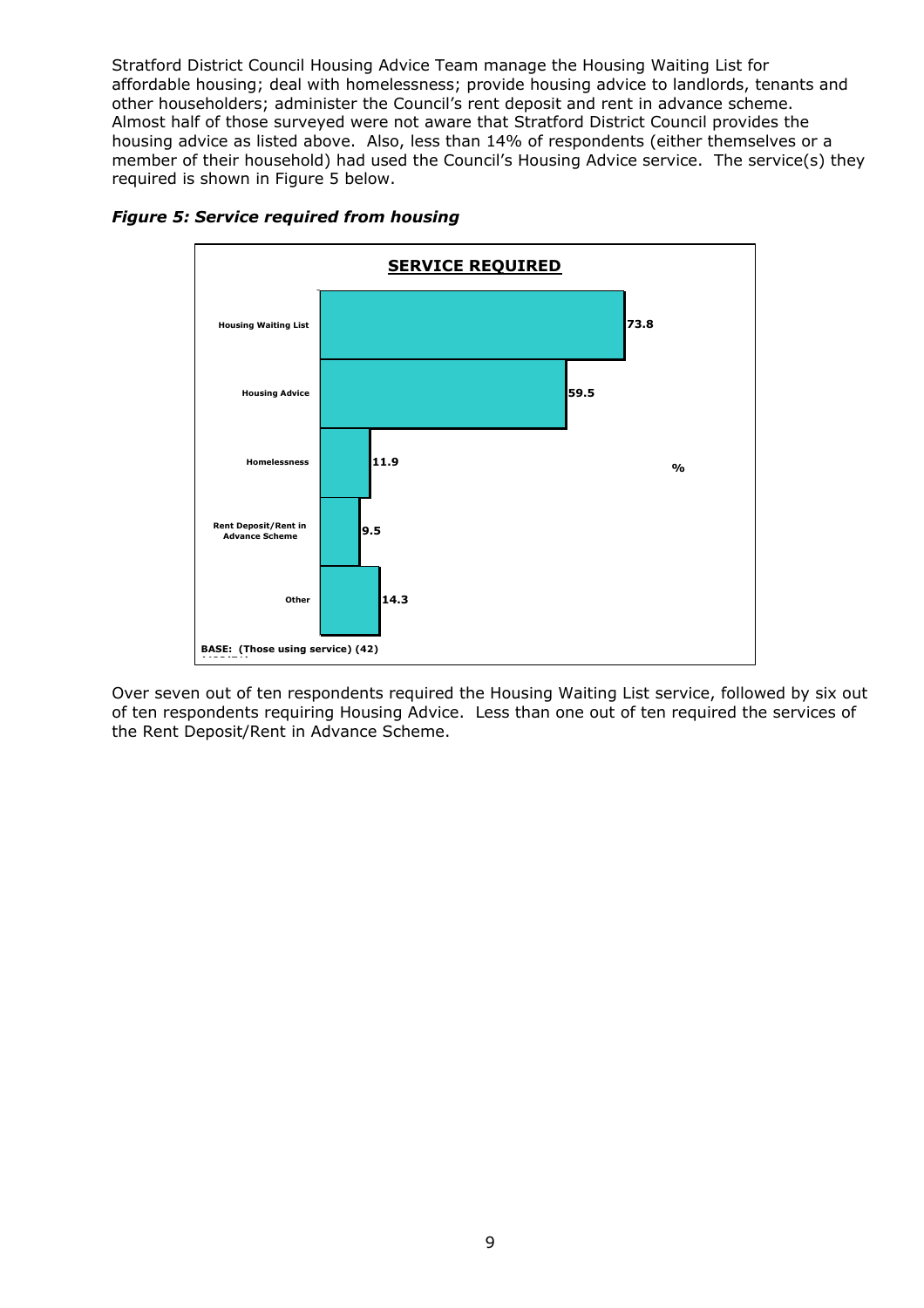#### *Figure 6: Satisfaction levels with the Housing Advice service.*



Over 65% of respondents were either fairly or very satisfied with the Housing Advice service.

*Table 4: How the respondents found out about the Housing Advice service.* 

|                                                       | 2005 |      |  |
|-------------------------------------------------------|------|------|--|
|                                                       | Nos. | $\%$ |  |
| Word of mouth                                         | 20   | 48.8 |  |
| Citizen's Advice Bureau                               | 11   | 26.8 |  |
| Social Services                                       | 6    | 14.6 |  |
| Council leaflet                                       | 5    | 12.2 |  |
| Council reception staff                               | 5    | 12.2 |  |
| Posters in the Council's area offices/Elizabeth House |      | 9.8  |  |
| Local councillor                                      | 3    | 7.3  |  |
| Yellow Pages/Telephone directory                      | 3    | 7.3  |  |
| Website                                               |      | 4.9  |  |
| Other advice organisation                             |      | 4.9  |  |
| Local housing advice surgeries                        |      | 2.4  |  |
| <b>Health Centres</b>                                 |      | 2.4  |  |
| Local press                                           |      | 2.4  |  |
| Other                                                 |      | 17.1 |  |

Word of mouth accounted for almost half of the respondents finding out about the Housing Advice service. The local press, health centres and local housing advice surgeries accounted for less than 3% each.

The Housing Renewal Team offer advice and practical solutions to anyone living in the district to enable them to remain living independently in their own home and administer Disabled Facilities Grants and other grants to repair or improve their home.

Over 70% of respondents were not aware that Stratford District Council has a Housing Renewal function as listed above. Of the 29% who were aware of the function, nine out of ten of them (or a member of their household) had never used the services of the Council's Housing Renewal Team. Of the 7% who had used the Housing Renewal Service, half of them were very satisfied and the remaining half were fairly satisfied with it.

There were five main ways in which the respondents found out about the Housing Renewal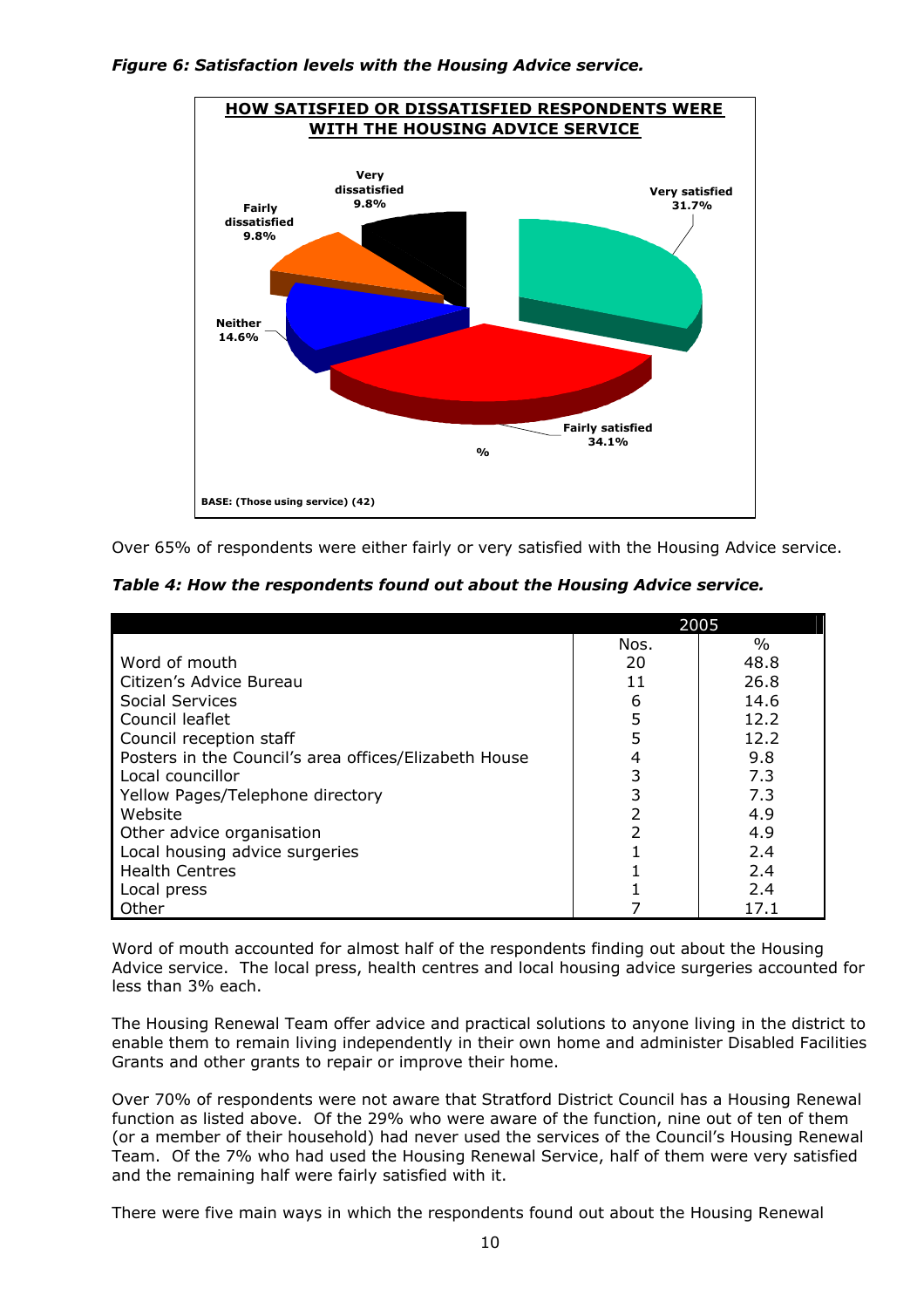team. These were word of mouth, social services, other methods, Council leaflets and through their local councillor.

# **4.3 Refuse and Recycling**

Stratford District Council is investigating the possibility of changing the way rubbish is collected to make it a more efficient service.

#### *Table 5: Assuming respondents have a wheeled bin for their general rubbish, the respondents indication of whether or not they are in favour of the following options.*

|                                                                                                                                                                   | Yes          | No           |
|-------------------------------------------------------------------------------------------------------------------------------------------------------------------|--------------|--------------|
| Recyclables collected every week and the general waste<br>wheeled bin collected fortnightly                                                                       | 150<br>28.4% | 379<br>71.6% |
| An alternative weekly collection, i.e. black box collected one<br>week, with the general waste wheeled bin and green waste<br>wheeled bin collected the next week | 206<br>38.0% | 336<br>62.0% |

28% of all residents were in favour of having their recyclables collected every week and the general waste wheeled bin colleted every fortnight. Asked a different scenario of an alternative weekly collection for the balck box/general waste and green waste the next, 38% were in favour of such a proposition.

By area, almost a third of Avon residents said yes to recyclables being collected every week and the general waste wheeled bin collected fortnightly, as opposed to less than 15% of Dassett residents. Over 85% of Dassett respondents said no to this compared to just over two thirds of respondents in Stour and Avon.

#### *Table 6: Whether respondents would be willing to pay more council tax for a weekly waste collection service and a weekly recycling collection service.*

|            | 2005 |      |  |
|------------|------|------|--|
|            | Nos. | $\%$ |  |
| Yes        | 78   | 13.0 |  |
| No         | 479  | 79.6 |  |
| Don't know | 45   | 7.5  |  |

Eight out of ten respondents would not be willing to pay more council tax for a weekly recycling collection service and a weekly waste collection service.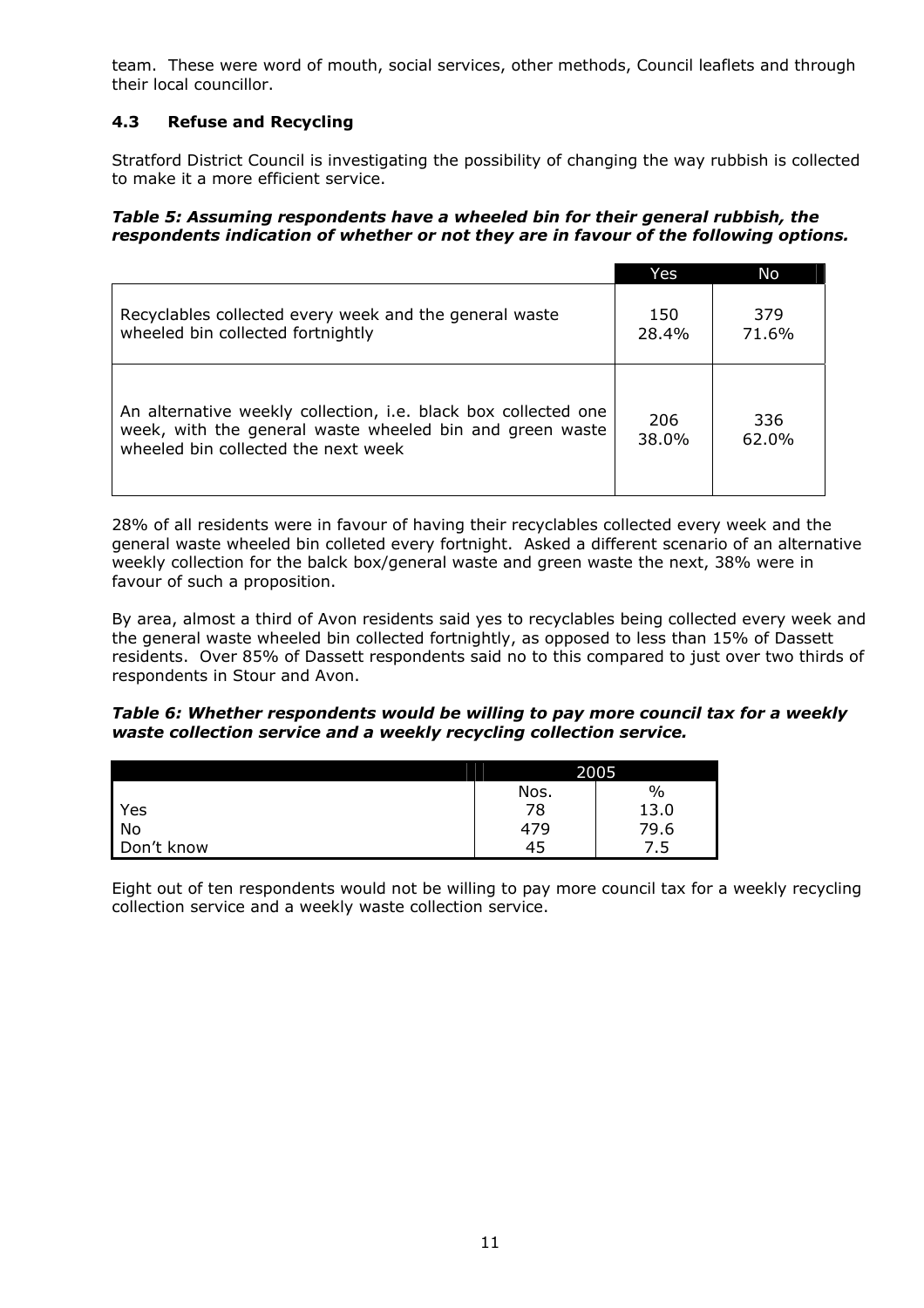# **4.4 Sports Development and Physical Activity**

*Figure 7: How frequently respondents have visited/participated in local leisure pursuits in the last 12 months, compared against 2003 results.*



The number of residents visiting/participating in local leisure pursuits (e.g. art galleries, theatre, local festivals, health and fitness centres, leisure centres, sports centres), on a more frequent basis has increased. Those participating once a week or more has risen from 23% in 2003 to 26% in 2005. However, the overall number of residents visiting or participating in leisure pursuits increased from 24% in 2003 to 29% in 2005.

Over a quarter of people who answered the questionnaire said that they had not visited or participated in local leisure pursuits in the last 12 months. Less than 15% of respondents said they participated more than once a week.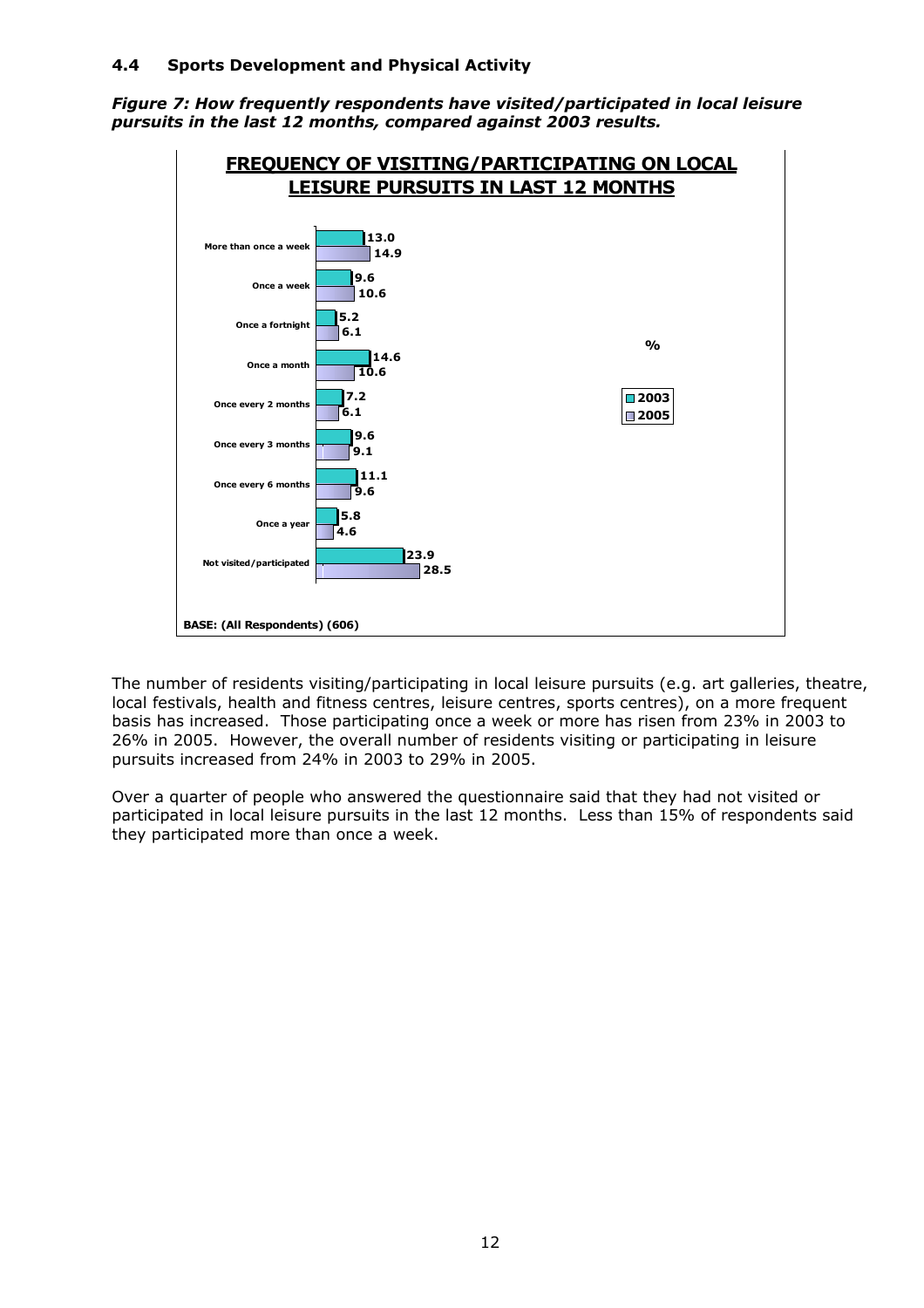*Figure 8: How often respondents participate in physical activity (30 minutes of continuous exercise of a moderate level).* 



Residents participating in physical activity twice a week or more has fallen from 58% in 2003 to 51% in 2005. There has been a rise in those never participating in physical activities from 21% in 2003 to 26% in 2005.

By area, almost 18% of Avon residents said that they participated in local leisure pursuits more than once per week, compared with less than 9% of Dassett residents. Almost one fifth of Stour residents took part once a week yet 38% of Arden residents, as opposed to 22% of Avon residents, stated that they had not participated in local leisure pursuits in the last 12 months.

By area, over one fifth of Stour residents took part in physical activity more than five times per week, compared with less than 8% of Arden residents. Almost one tenth of Dassett respondents took part once per month, compared to less than 2% in Avon and none in Stour.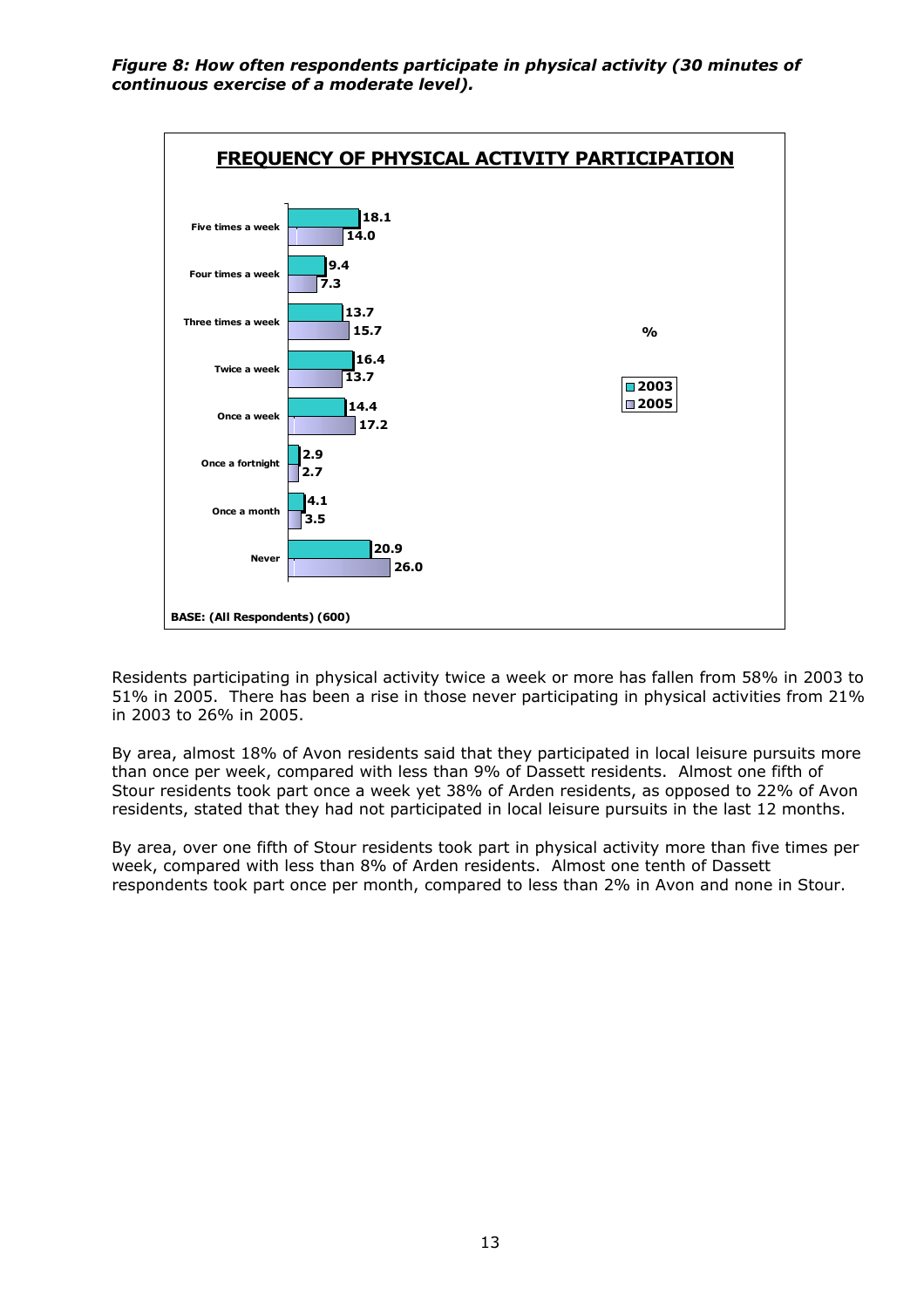

By far the two most popular forms of physical activity are walking (70%) and gardening (61%).

*Table 7: 108 other activities were mentioned (summaried below).* 

| (5% or more)                   | Nos. | %    |
|--------------------------------|------|------|
| Golf                           | 20   | 18.5 |
| Running/jogging                | 17   | 15.7 |
| Housework/children/work        | 16   | 14.8 |
| Racket sports/tennis/badminton |      | 6.5  |
| Yoga                           | 6    | 5.6  |
| Horse riding                   | 6    | 5.6  |
| Boating/sailing/rowing         | 6    | 56   |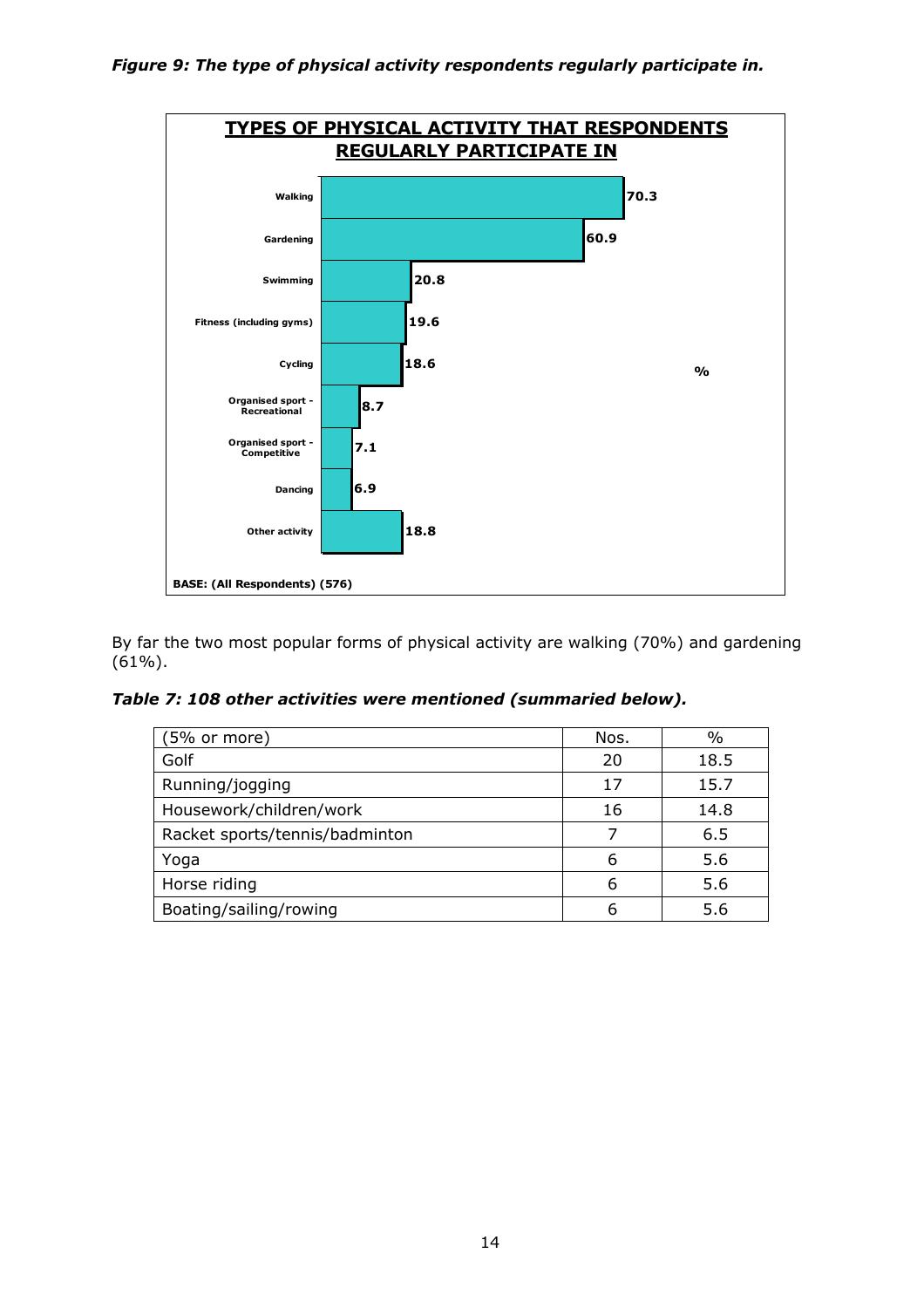



The barriers preventing people from undertaking physical activity continue to be time 46% (up 6% on 2003), health reasons (25%), age (23%), too expensive (21%) and a lack of motivation (17%). 43% of respondents said they would like to use the Council's sport and leisure services more often.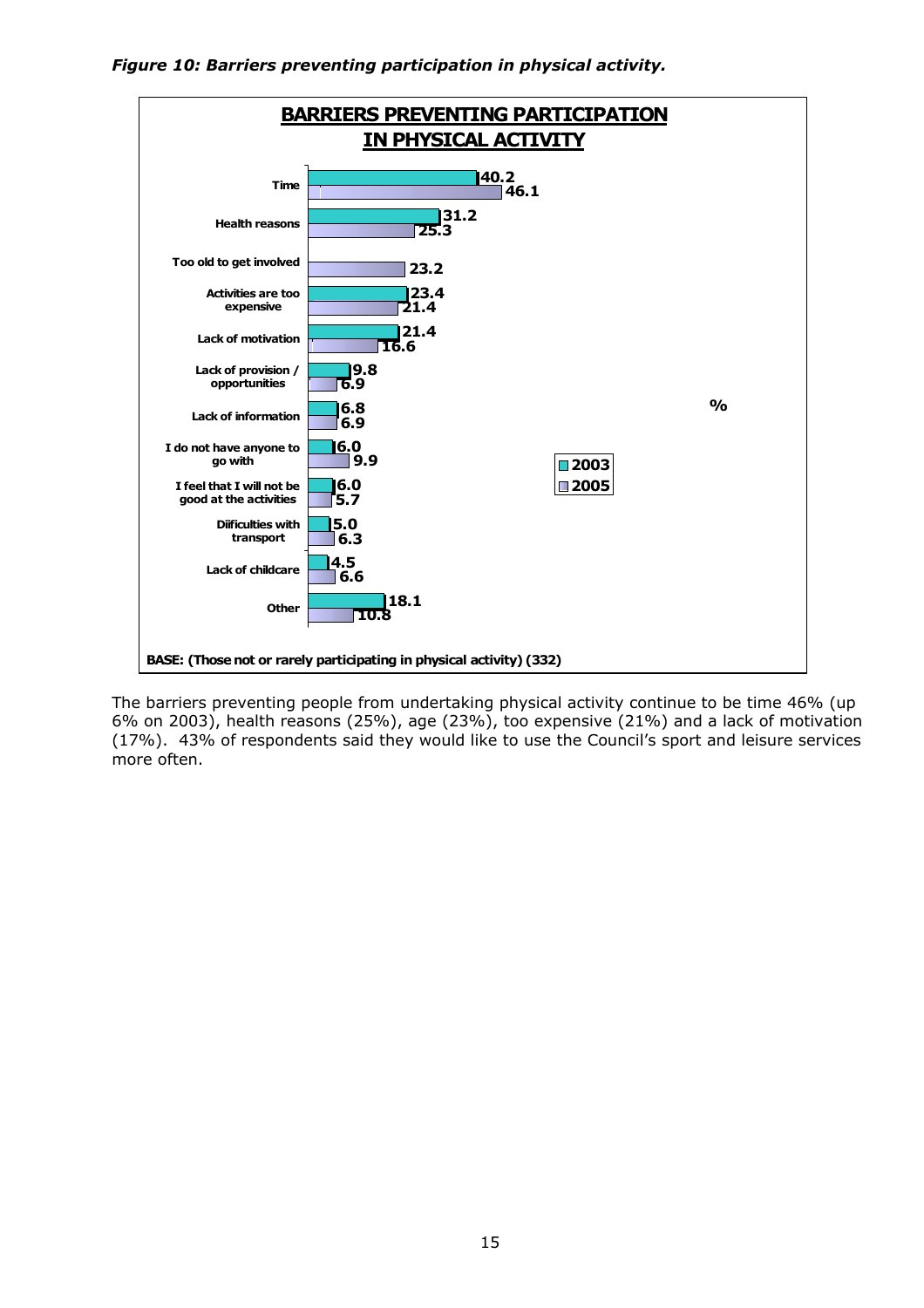# *Table 8: Sports and leisure service available in the District 2003 Results*

| (This question includes no response)                     | <b>Heard of</b> | <b>Ever</b><br>used | <b>Like to</b><br>use if<br>could |
|----------------------------------------------------------|-----------------|---------------------|-----------------------------------|
| Arts workshops and activities during school holidays     | 336             | 46                  | 29                                |
|                                                          | 45.4%           | 6.2%                | 3.9%                              |
| Sport & leisure activities during school holidays as     | 237             | 39                  | 12                                |
| detailed in the Hi Five leaflet                          | 32.0%           | 5.3%                | 1.6%                              |
| Sports equipment bank (which loans sports, arts and      | 65              | 16                  | 39                                |
| games equipment)                                         | 8.8%            | 2.2%                | 5.3%                              |
| Information/advice service for sports & arts development | 101             | 24                  | 33                                |
|                                                          | 13.6%           | 3.2%                | 4.5%                              |
| Sports coaching sessions, e.g. basketball, short tennis, | 251             | 45                  | 19                                |
| football                                                 | 33.9%           | 6.1%                | 2.6%                              |
| Disability sports sessions (SWADS Action Packed)         | 76              | 10                  | 13                                |
|                                                          | 10.3%           | 1.4%                | 1.8%                              |
| Activities for older people, e.g. bowls                  | 221             | 24                  | 37                                |
|                                                          | 29.9%           | 3.2%                | 5.0%                              |
| District-wide transport schemes which take children from | 104             | 13                  | 17                                |
| rural villages to leisure facilities in school holidays  | 14.1%           | 1.8%                | 2.3%                              |
| Advice on lottery & other community grants               | 128             | 29                  | 28                                |
|                                                          | 17.3%           | 3.9%                | 3.8%                              |
| <b>GP Referral Scheme</b>                                | 95              | 18                  | 24                                |
|                                                          | 12.8%           | 2.4%                | 3.2%                              |
| Youth Games                                              | 72              | 11                  | 8                                 |
|                                                          | 9.7%            | 1.5%                | 1.1%                              |
| Race for Life                                            | 217             | 34                  | 8                                 |
|                                                          | 29.3%           | 4.6%                | 1.1%                              |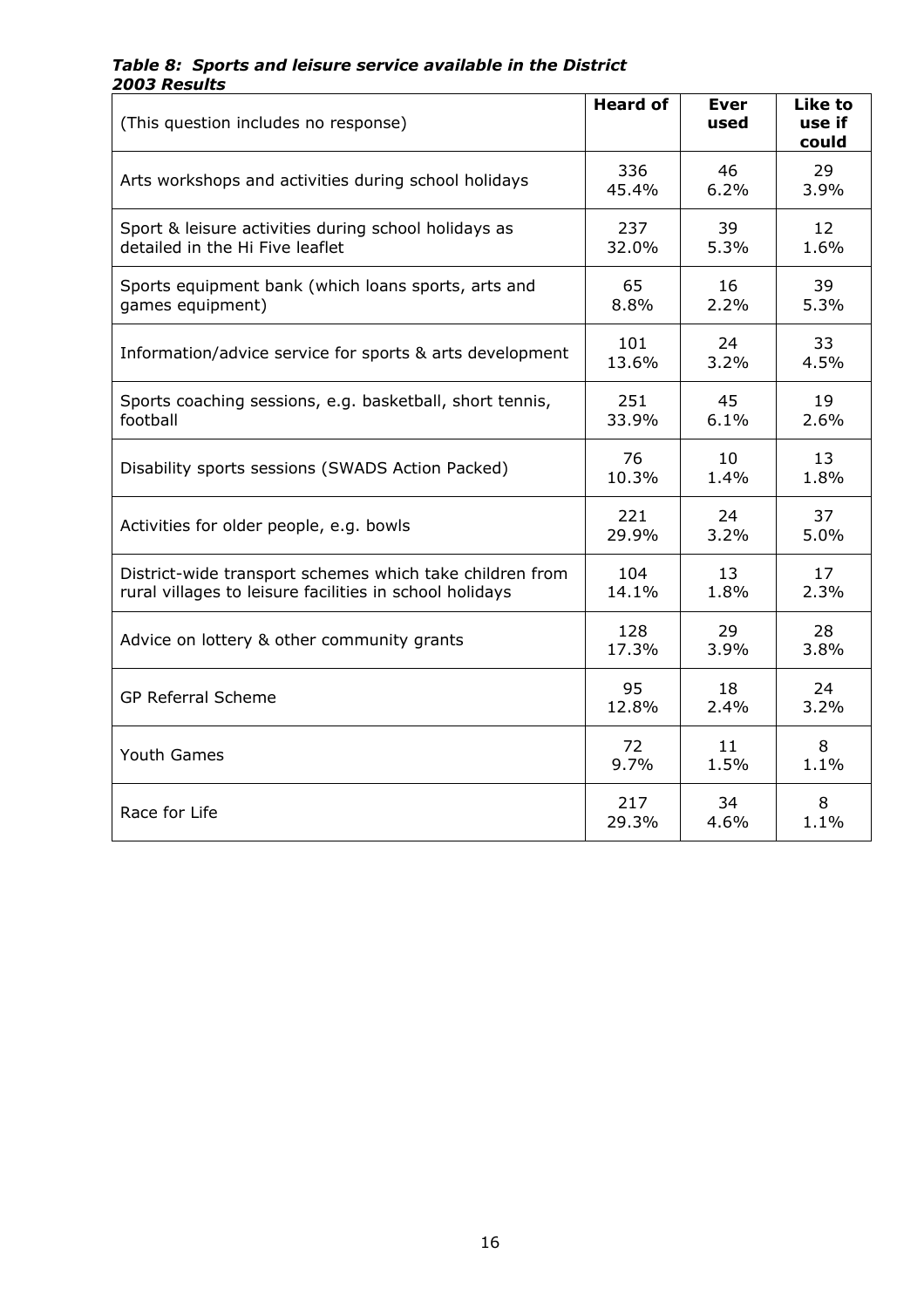# *Table 9: Sports and leisure service available in the District 2005 Results*

| (This question includes no response)                     | <b>Heard of</b> | <b>Ever</b><br>used | <b>Like to</b><br>use if<br>could |
|----------------------------------------------------------|-----------------|---------------------|-----------------------------------|
| Grants for sports clubs                                  | 305             | 23                  | 36                                |
|                                                          | 49.4%           | 3.7%                | 5.8%                              |
| Sport & leisure activities during school holidays as     | 237             | 50                  | 30                                |
| detailed in the Hi Five leaflet                          | 38.4%           | 8.1%                | 4.9%                              |
| Information/advice service for sports & arts development | 152             | 18                  | 30                                |
|                                                          | 24.6%           | 2.9%                | 4.9%                              |
| Sports coaching sessions, e.g. basketball, short tennis, | 194             | 35                  | 21                                |
| football                                                 | 31.4%           | 5.7%                | 3.4%                              |
| Disability sports sessions (SWADS Action Packed)         | 85              | 11                  | 12                                |
|                                                          | 13.8%           | 1.8%                | 1.9%                              |
| Activities for older people, e.g. bowls                  | 208             | 23                  | 38                                |
|                                                          | 33.7%           | 3.7%                | 6.2%                              |
| District-wide transport schemes which take children from | 98              | $\overline{7}$      | 14                                |
| rural villages to leisure facilities in school holidays  | 15.9%           | 1.1%                | 2.3%                              |
| Play areas maintained by SDC                             | 239             | 82                  | 13                                |
|                                                          | 38.7%           | 13.3%               | 2.1%                              |
| Advice on lottery and other community grants             | 161             | 25                  | 28                                |
|                                                          | 26.1%           | 4.1%                | 4.5%                              |
| <b>Exercise Referral Scheme</b>                          | 59              | 13                  | 14                                |
|                                                          | 9.6%            | 2.1%                | 2.3%                              |
| Greater Warwickshire Youth Games                         | 66              | 14                  | 6                                 |
|                                                          | 10.7%           | 2.3%                | 1.0%                              |
| Race for Life (5km fun run)                              | 264             | 36                  | 17                                |
|                                                          | 42.8%           | 5.8%                | 2.8%                              |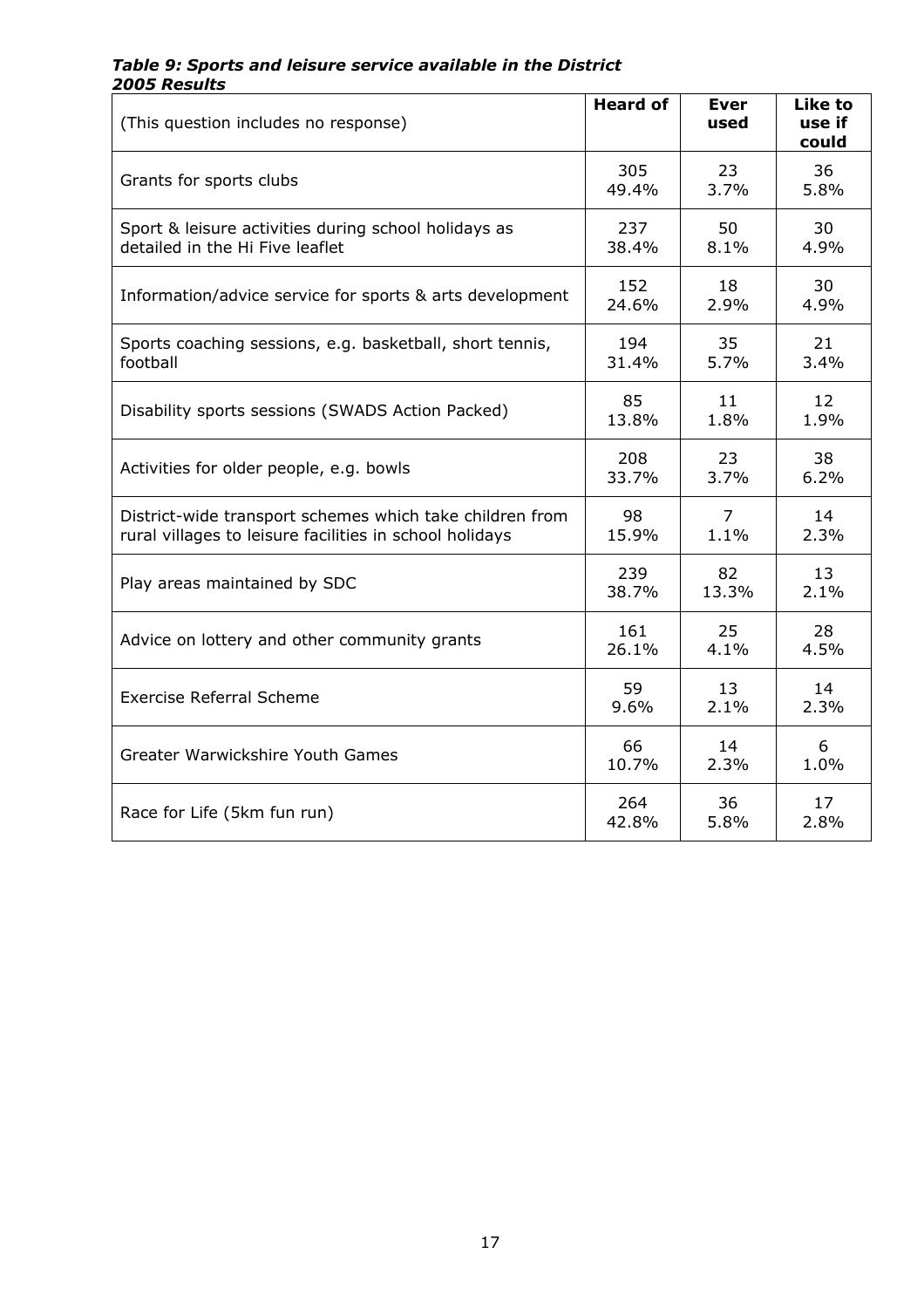# *Table 10: Sports and leisure service available in the District Differences between 2005 and 2003 results*

|                                                                                                                     | <b>Heard of</b> | <b>Ever</b><br>used | Like to<br>use if<br>could |
|---------------------------------------------------------------------------------------------------------------------|-----------------|---------------------|----------------------------|
| Grants for sports clubs                                                                                             | $-4.0%$         | $-2.5%$             | $+1.9%$                    |
| Sport & leisure activities during school holidays as<br>detailed in the Hi Five leaflet                             | $+6.4%$         | $+2.8%$             | $+3.3%$                    |
| Information/advice service for sports & arts development                                                            | $+11.0%$        | $-0.3%$             | $+0.4%$                    |
| Sports coaching sessions, e.g. basketball, short tennis,<br>football                                                | $-2.5\%$        | $-0.4%$             | $+0.8%$                    |
| Disability sports sessions (SWADS Action Packed)                                                                    | $+3.5%$         | $+0.4%$             | $+0.1%$                    |
| Activities for older people, e.g. bowls                                                                             | $+3.8%$         | $+0.5\%$            | $+1.2%$                    |
| District-wide transport schemes which take children from<br>rural villages to leisure facilities in school holidays | $+1.8%$         | $-0.7$              |                            |
| Play areas maintained by SDC                                                                                        | N/A             | N/A                 | N/A                        |
| Advice on lottery and other community grants                                                                        | $+8.8%$         | $+0.2%$             | $+0.7%$                    |
| <b>Exercise Referral Scheme</b>                                                                                     | N/A             | N/A                 | N/A                        |
| Greater Warwickshire Youth Games                                                                                    | $+1.0%$         | $+0.8%$             | $-0.1%$                    |
| Race for Life (5km fun run)                                                                                         | $+13.5%$        | $+1.2%$             | $+1.7%$                    |

Respondents were asked to indicate which, if any, of the sports and leisure facilities available in the District they had heard of, ever used or would like to use if they could.

In 2005, half of those responding were aware of the grants for sports clubs, 43% the Race for Life and 39% the SDC play areas. Less than one in ten residents were aware of the Exercise Referral Scheme.

13% of those surveyed had used the play areas. The activity that residents wish to participate most in the future, are the activities for older people.

The highest increase in awareness levels were for the Race for Life (up 14% on 2003), information/advice service for sports and arts development (up 11%) and advice on lottery/other community grants (up 9%). Awareness had gone down in respect of sports coaching sessions and grants for sports clubs.

Usage was similar overall compared with 2003. However, there was a 2.8% increase for sports and leisure activities during school holidays and a 1.2% increase for the Race for Life. Respondents wish to take up more of the activities available in the school holidays.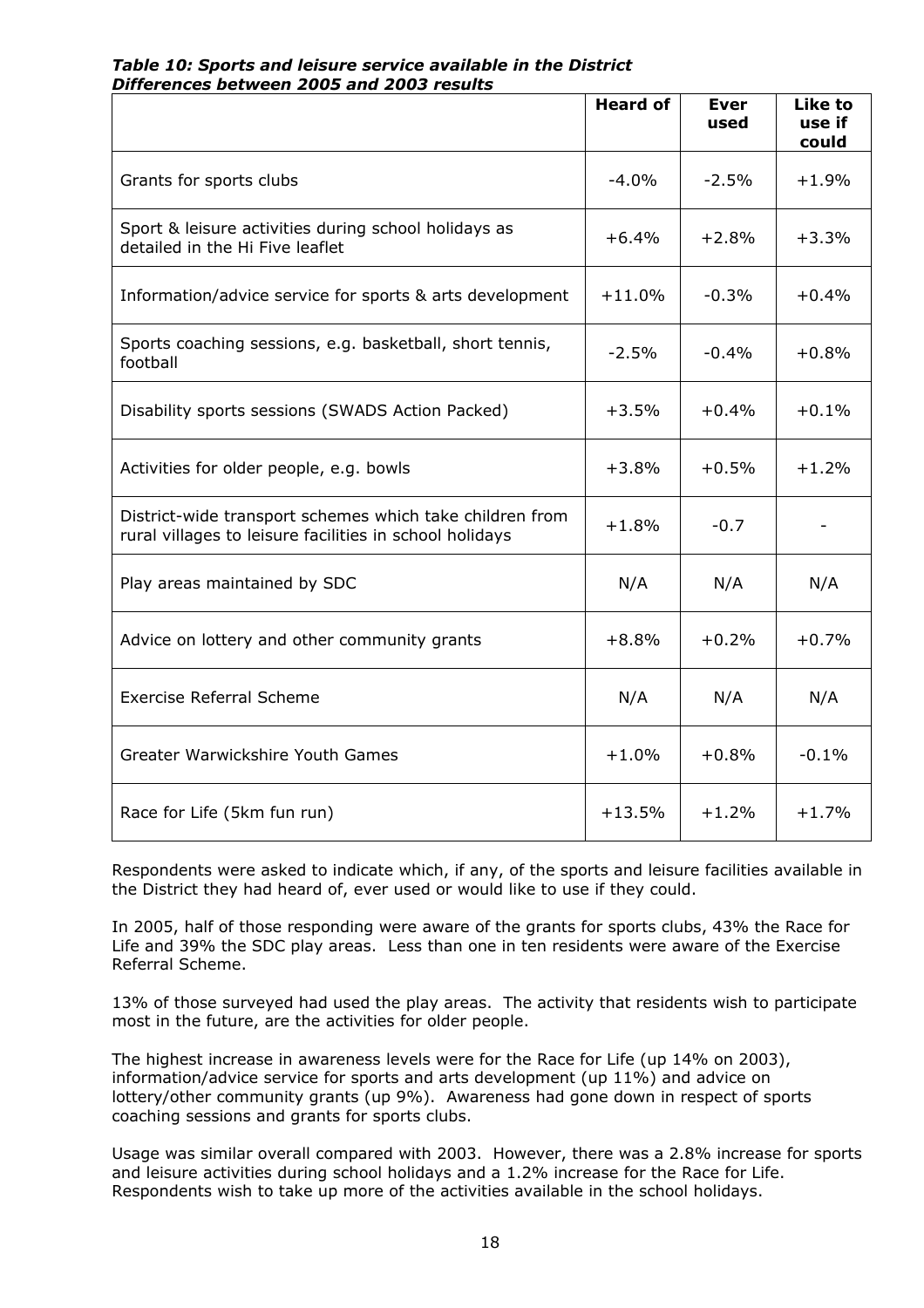By area, with regard to sport and leisure activities during school holidays, as detailed in the Hi Five leaflet, almost one quarter of Avon residents and over a fifth of Dassett residents had actually used them, compared with only 7% of Arden residents. However, over a fifth of Arden residents actually stated that they would like to make use of the activities if they could, compared with only 3% of Stour residents.

Also by area, when asked about the Greater Warwickshire Youth Games, only 2% of Avon residents would like to make use of them if they could compared with over three in ten Arden residents. Almost nine out of ten residents in the Avon area had heard of the Games, yet just over six out of ten residents in the Arden area had.

#### *Figure 11: Reasons given by respondents (who stated that they would like to use SDC's sport and leisure services more often) for not using them as often as they would like.*



43% of residents would like to use SDC's sport and leisure more often than they do. Four out of ten residents do not have the time; 29% say it is too expensive; and a quarter claim the times are not convenient.

A total of 28 respondents gave other reasons for not using the sports and leisure services available in the District as often as they would like to. These are listed in detail in the Appendix.

By area, when asked why respondents do not use them as often as they would like to, over 36% of Arden residents, a third of Dassett residents and almost three out of ten Stour residents said that there was nothing available locally whereas less than 9% of respondents said that in the Avon area. Almost half of Avon respondents gave not having the time as their reason compared to less than three out of ten Stour and Arden residents.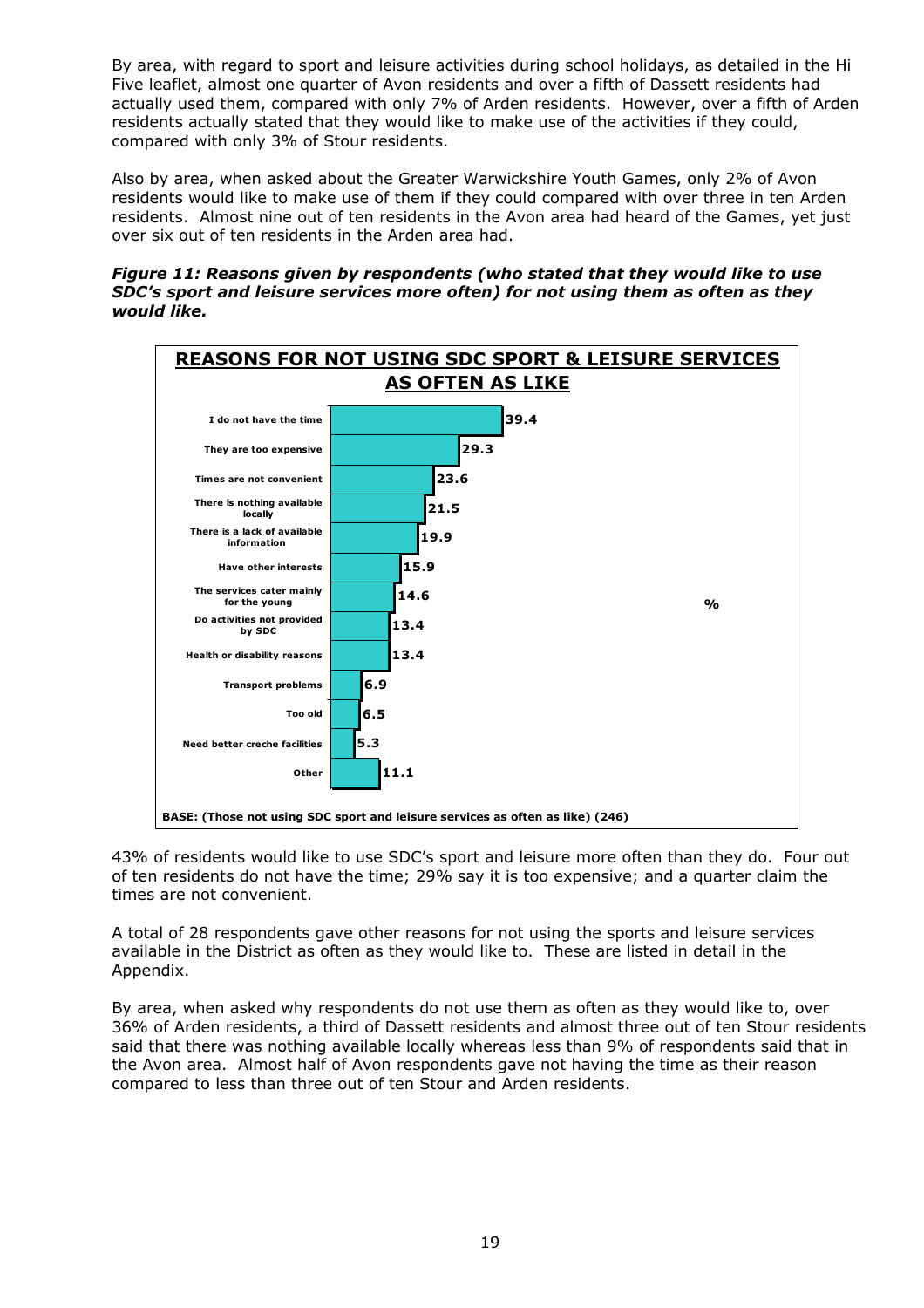# **4.5 Food Safety**

*Table 11: Responses given as to whether respondents would like to see information about food safety inspections displayed at restaurants and cafes.* 

|                     | 2005 |      |  |
|---------------------|------|------|--|
|                     | Nos. | $\%$ |  |
| Yes                 | 492  | 82.3 |  |
| <b>No</b>           | 33   | 5.5  |  |
| Makes no difference | 63   | 10.5 |  |
| Don't know          | 1 C  |      |  |

More than eight out of ten people want to see information about the Council's food safety inspections displayed at restaurants and cafes.

*Figure 12: Respondents' preferred symbols for inspection rating.* 



The Council is investigating the best way of displaying the results of the inspection. Over a third want to see either gold/silver/bronze symbols or percentage scores used to indicate the inspection rating. A total of 33 respondents made other comments. These are listed in detail in the Appendix.

*Table 12: Responses given when asked if the information would influence their choice of eating place.* 

|            | 2005 |      |
|------------|------|------|
|            | Nos. | %    |
| Yes        | 513  | 86.1 |
| No         | 41   | 6.9  |
| Don't mind | 13   | 2.2  |
| Don't know | 29   | 4.9  |

86% of residents suggested that the information would influence their choice of eating place.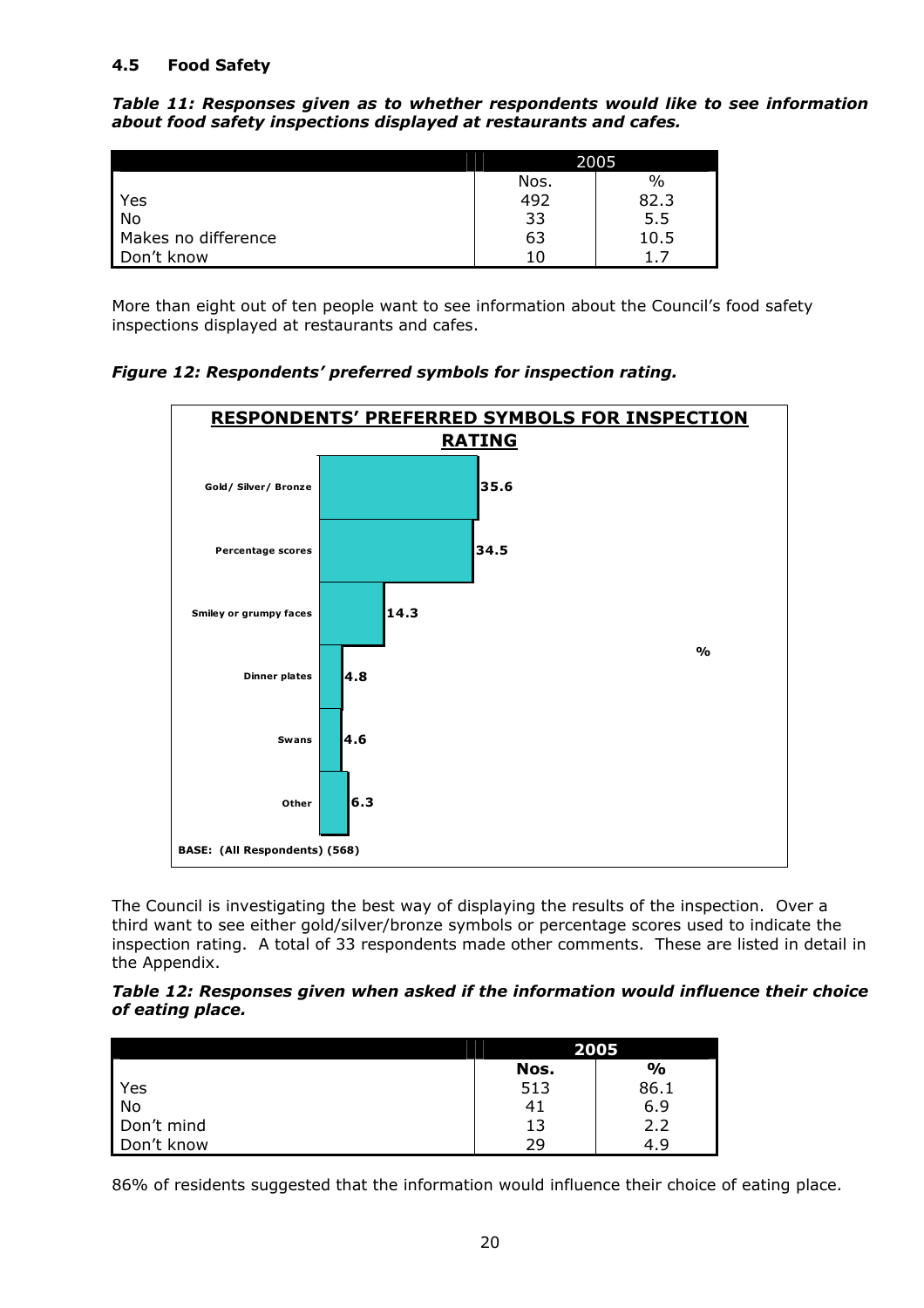*Figure 13: Respondents' most likely ways to search for the results of food safety inspections on the website.* 



Respondents were most likely to search for the results of food safety inspections on the website by food safety rating.

# **4.6 Community Plan Monitoring**

The Stratford District Community Plan (the future to 2015) is prepared by the Stratford District Partnership. The Partnership brings together organisations from the public, voluntary and private sectors, which are committed to working together to improve the quality of life in the district.

Over six out of ten of those surveyed have not been actively involved with at least one local community or voluntary organisation in the last 12 months.

Respondents were asked if they have been actively involved with at least one local community or voluntary organisation in the last 12 months: 38% said yes, 62% said no. Of those who said yes, only 14% had joined their local community or voluntary organisation within the last 12 months.

Over six out of ten of those surveyed have not been actively involved with at least one local community or voluntary organisation in the last 12 months.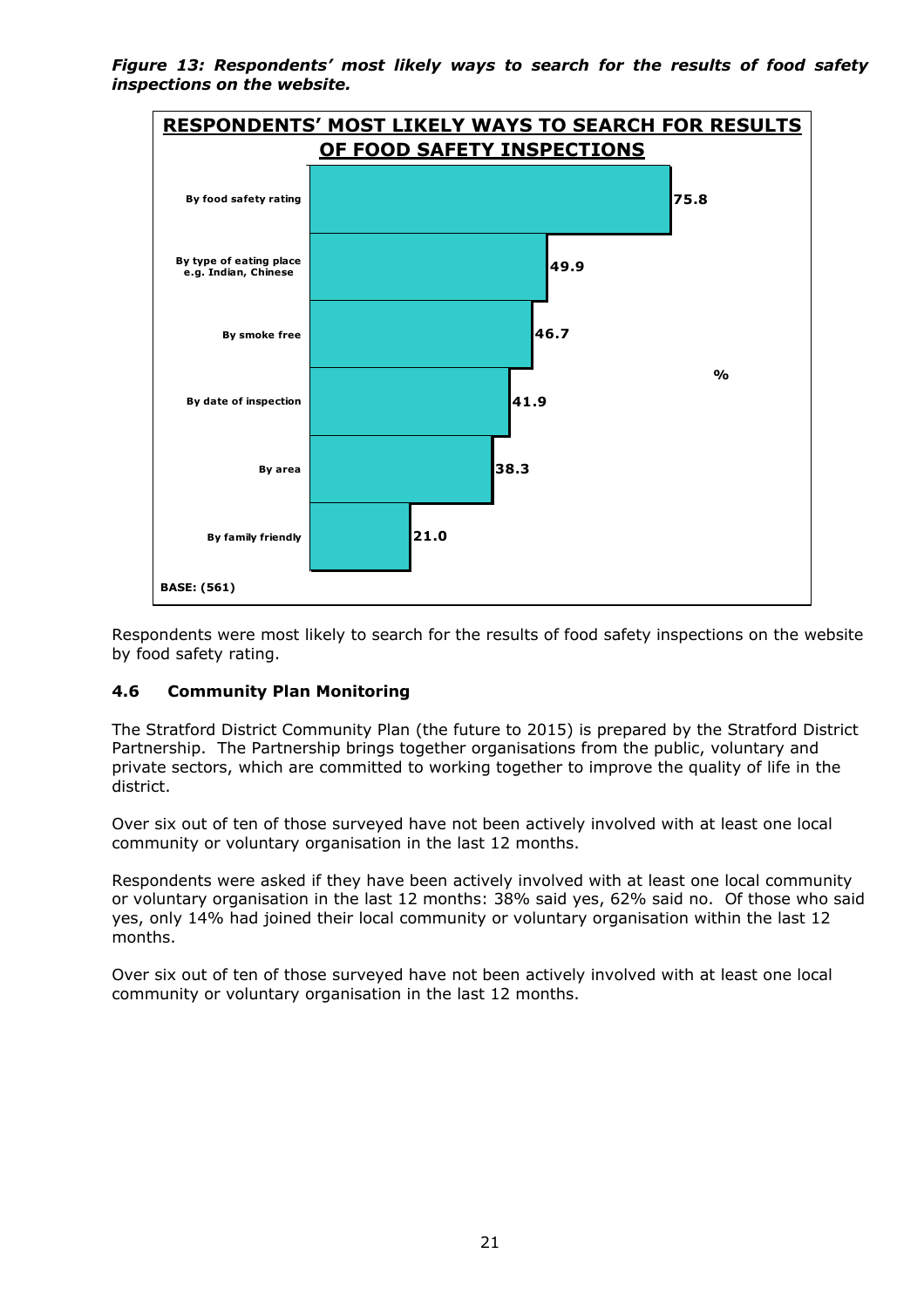*Table 13: On average, the number of hours per week respondents undertake activities for the local community or voluntary organisations to which they belong.* 

|                            | 2005 |      |
|----------------------------|------|------|
|                            | Nos. | $\%$ |
| 1 to 3 voluntary hours     | 113  | 56.2 |
| 4 to 10 voluntary hours    | 70   | 34.8 |
| 11 to 20 voluntary hours   | 11   | 5.5  |
| 21 or more voluntary hours |      | 3.5  |

The majority of residents working for a community or voluntary organisation do so for one to three hours per week.

*Table 14: Respondents were asked to indicate how easy or difficult they find it to access key services, e.g. doctors, bank, councils.* 

|                           | 2005 |      |  |
|---------------------------|------|------|--|
|                           | Nos. | $\%$ |  |
| Very easy                 | 186  | 31.0 |  |
| Quite easy                | 260  | 43.3 |  |
| Neither easy or difficult | 96   | 16.0 |  |
| Quite difficult           | 49   | 8.2  |  |
| Very difficult            | q    | 1.5  |  |

Three-quarters of those surveyed found it either very or quite easy to access key services.

By area, over 53% of Arden residents found it quite easy to acess key services compared to less than four out of ten Avon residents. Over a fifth of Avon residents stated that they found it neither easy or difficult compared to less than 8% of Arden residents.

*Table 15: The approximate percentage of respondents' journeys within Stratford District, which are undertaken on foot, by cycle or by public transport.* 

|             | 2005 |               |
|-------------|------|---------------|
|             | Nos. | $\frac{0}{0}$ |
| $0\%$       | 142  | 28.0          |
| $-5%$       | 74   | 14.6          |
| $6 - 10\%$  | 94   | 18.5          |
| $11 - 20%$  | 40   | 7.9           |
| $21 - 30\%$ | 24   | 4.7           |
| $31 - 40\%$ | 6    | 1.2           |
| $41 - 50\%$ | 45   | 8.9           |
| $51 - 60%$  | 10   | 2.0           |
| $61 - 70\%$ | 7    | 1.4           |
| $71 - 80\%$ | 27   | 5.3           |
| $81 - 90\%$ | 12   | 2.4           |
| $-100%$     | 26   | 5.1           |

The approximate percentage of respondents' journeys within Stratford District which are undertaken on foot, by cycle or by public transport are shown in Table 15 above. 72% of residents make some of their journeys by foot, cycle or public transport.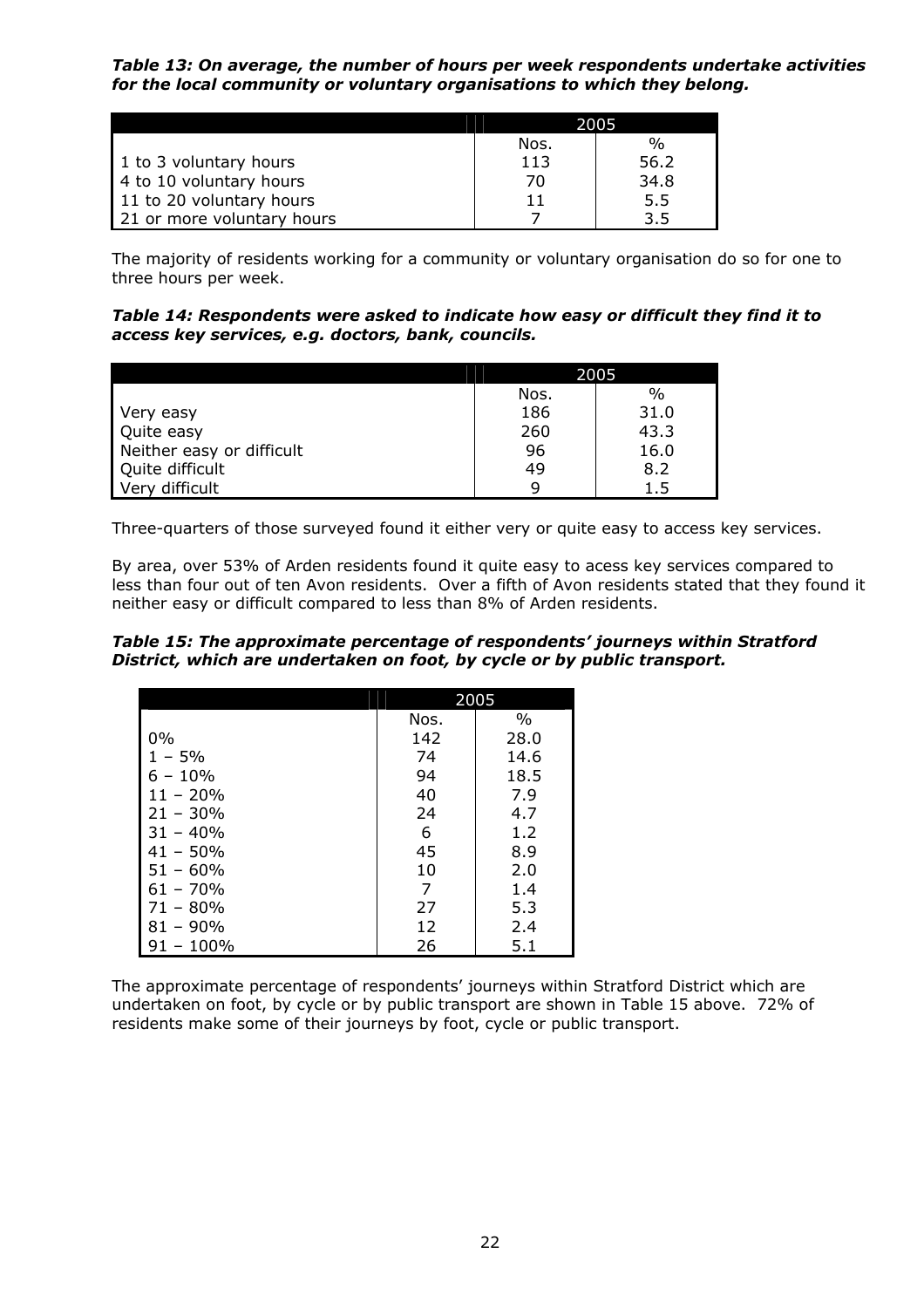*Figure 14: Level of satisfaction or dissatisfaction with the natural and built environment.* 



Over three quarters of respondents are either fairly or very satisfied with the natural and built environment in the area in which they live.

By area, only one fifth of Avon residents were very satisfied compared with almost a third of residents in Stour, Dassett and Arden. Only 2% of Stour residents were neither satisfied nor dissatisfied with the natural and built environment in the area in which they live compared with almost 13% of Dassett residents. However, only 5% of Dassett residents said they were fairly dissatisfied compared with almost 14% of Avon residents.

# **4.7 Making Payments**

Almost six out of ten respondents prefer Direct Debit as their payment method to Stratford District Council. Less than 4% wished to pay via a secure Internet site.

#### *Table 16: Respondents' preferred method of making a payment to Stratford District Council.*

|                                        | 2005 |      |
|----------------------------------------|------|------|
|                                        | Nos. | $\%$ |
| Direct debit                           | 349  | 58.7 |
| Posted cheque                          | 73   | 12.3 |
| Pay at Council offices                 | 42   | 7.1  |
| At the Post Office                     | 38   | 6.4  |
| Standing order                         | 28   | 4.7  |
| Credit card payment over the telephone | 26   | 4.4  |
| Via a secure internet site             | 23   | 3.9  |
| Debit card payment over the telephone  | 16   | 2.7  |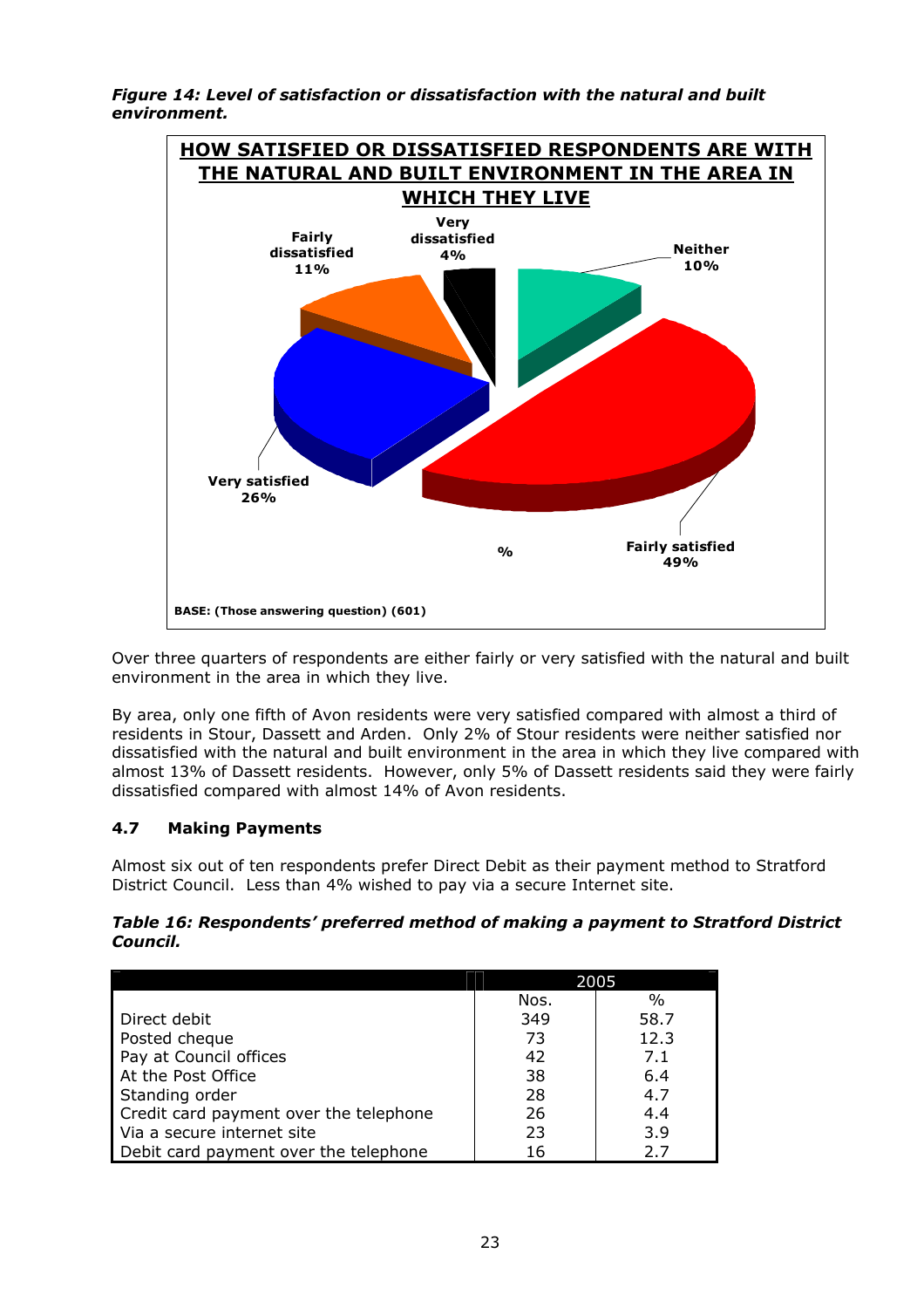# **APPENDIX**

Comments made on specific questions.

*Housing issues important to residents* 

*Other reasons given as to why respondents do not use the sports and leisure facilities services available in the District as often as they would like to* 

*Other comments respondents made when asked what symbols they would like to see used to indicate the inspection rating*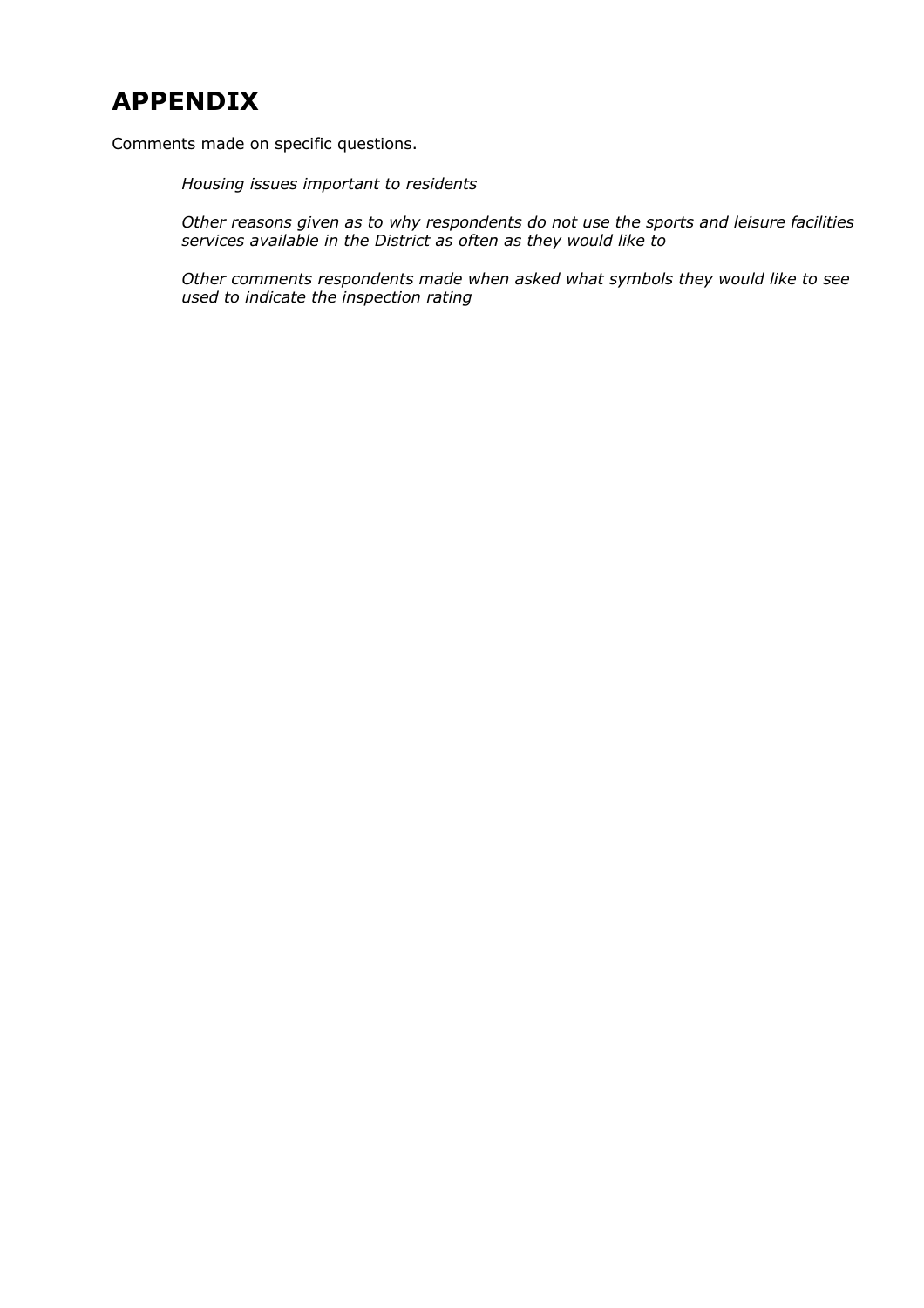# **HOUSING**

# *Respondents were asked to write down the issues they think are important in respect of housing. Results are as follows: -*

- 1: information regarding housing association, housing for single people should be sent out automatically to individuals at the age of 18, or when they leave full time education. My children have little idea of how to get their names on any sort of housing list
- 4: roads, schools
- 9: housing priority lists would be rated with low to high 1-9. People with a high rating for local families whose children will be our next generation to local contributors. Non contributors especially migrants and singles should not be high rated so we discourage outside intakers
- 11: no more luxury houses and apartments. 1/2 bedroom houses for single people, young families, disabled people should be provided. We should not be providing people with second homes and investments. Stratford's infrastructure cannot cope with further house building
- 12: second homes should be taxed and monitored as to use
- 13: I am in a maisonette and was put there when my kids were 3 and 2 weeks old. They need a garden as all kids need a garden and my kids can't play out because they do not have a garden and it is wrong. You put me here when i had a double pushchair and i had to get it up and down stairs with two small kids a pushchair and shopping. I now suffer with a bad back
- 16: we live in a 4 bedroomed house. We would like to remain living in nap ton but there are no smaller houses or bungalows for us to move into within walking distance of post office village hall etc
- 17: the average number of houses being built in Stratford especially the larger developments. With all the large developments there are now far too many houses in Stratford and once they are all inhabited (if indeed they get sold) the town will grind to a halt. The road and service infrastructure cannot cope with the number of people. Everyone i have spoken to agrees that Stratford has taken a turn for the worse in the last 5 years
- 20: the ability of the local community to assimilate people who are introduced into the local community by actions the council have taken
- 21: fully utilise brownfield sites
- 27: all of my 4 children had to set up their own homes out of Stratford. There is little hope pf renting from swha due to many properties being sold and not replaced
- 29: need to avoid any more development of overly dense estates which appear to be creating inner city housing estates in a small market town
- 30: the scale and locations of new developments. At the present rate we shall pay dearly via congestion and social problems etc for pushing short-term objectives with little regard to long term expense and problems, Telford district and Lichfield provide excellent examples
- 32: I am aware that people have problems from tenants of housing association flats and houses which are within the locality of privately owned homes. I also know of an elderly lady who was living underneath a flat occupied by a young man who played loud music and had a dubious occupation. She was too nervous to complain so i would like to see more help in these cases
- 36: more affordable houses throughout the district. This is ok but who decides what is affordable? OK to say but low income people would seem are always low whatever council level is decided
- 46: stop developers building 5 bed homes, it just drives locals away and brings commuters into the town. It will kill the town in the long run or is that what the council wants just a tourist town
- 52: support the local communities to enable community cohesion and family members to afford local house prices
- 53: more affordable housing, providing more information
- 62: apart from providing affordable houses i believe we have enough houses in Stratford. Further house building will be detrimental to the environment and infrastructure of the district. Congestion, overcrowding and shortage of some facilities is already a problem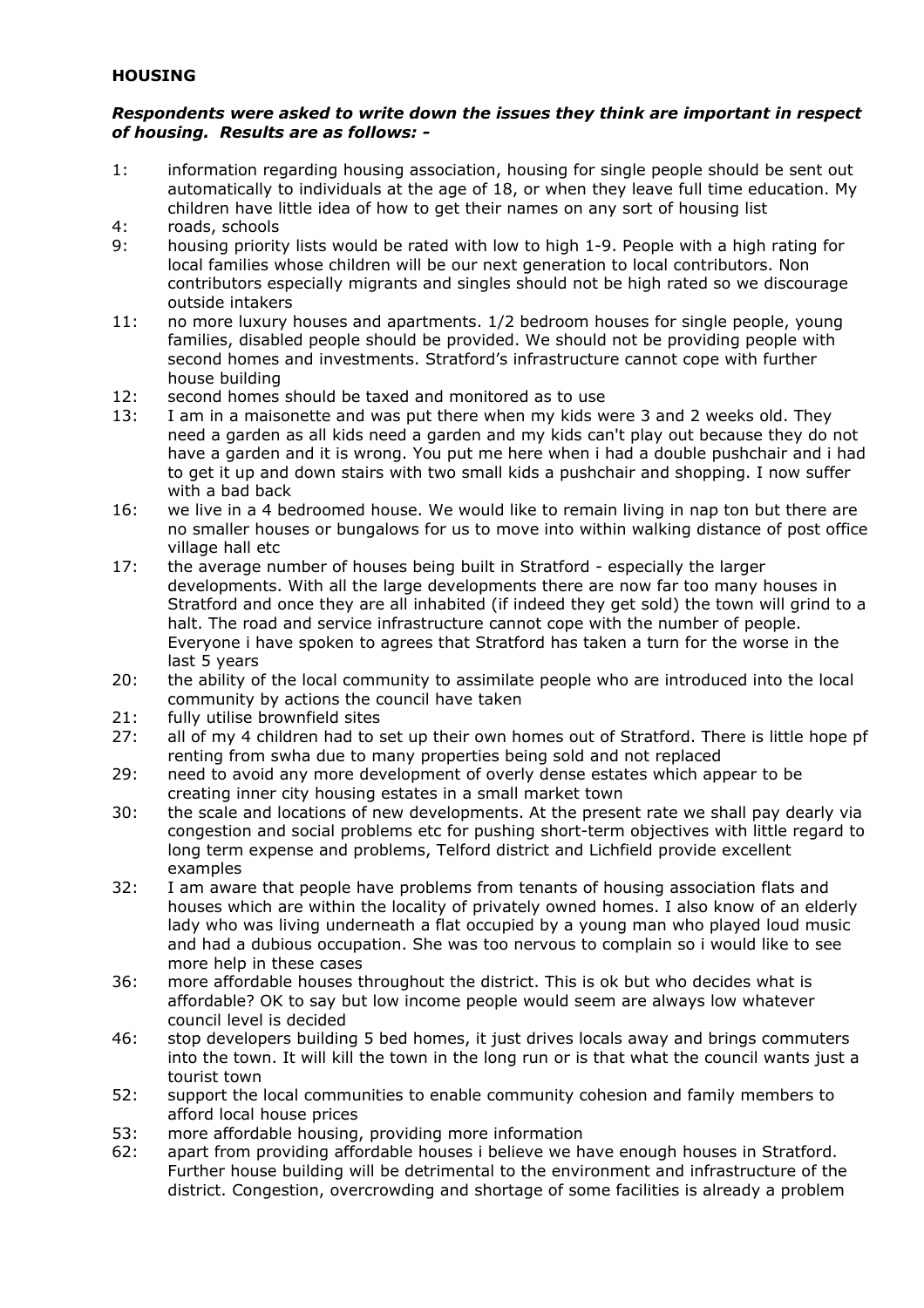- 65: teenage single mothers ought not to be rewarded automatically with houses, thus taking preference over logistical, young married couples who have to wait their turn over a long period. If single teenage mothers were forced to live with their parents the parents might just remind themselves that if they had showed more responsibility in bringing them up, i.e. not having them roaming the streets until the small hours they wouldn't have the problem in the first place
- 67: just rented property
- 68: there is far too much new housing particularly large estates in Stratford and surrounding towns/ large villages. The infrastructure is already overloaded
- 74: more parking spaces off the road especially on narrow roads
- 77: the issue of energy efficiency and recycling is important. Too many new houses have to many bathrooms which is a strain on natural resources and all houses should have the opportunity to improve their energy using by providing information, supplier of these products cladding, insulation, heating and lighting etc at a discount or reasonable price
- 81: too much house building has already taken place. It just draws in more people from other parts of the country and beyond
- 82: the standards of building should not be allowed to fall purely to get more houses
- 83: council housing for young people willing to leave home and start their own home. But not funded by benefit or council tax
- 86: local plan for housing supply. No development in local villages should be reviewed
- 92: in rural areas where public transport is limited ensure all planning applications include off road parking. When swaha tenants buy their houses they should build off road parking. In our village emergency vehicles would be hard pressed to get round
- 93: the need to build only small houses on small sites for young/old local people in every village/town throughout the district, not large 4 bed detached houses and do not concentrate them in large developments in Stratford
- 94: housing society properties need monitoring re gardens, upkeep of fences etc. Overcrowding in properties seems to go unchecked
- 96: bungalows and flats become empty, at the same time 3 bed houses are occupied by 1 person who remains. It is illogical for a family to be disallowed accommodation in a house that 1 person usually old and from a dwindled family finds too large anyway especially as a local flat or bungalow would be more suitable. The original constitution could state that there be no 3 beds for 1 person
- 98: it is difficult for one to comment on any of the above as one has no idea whether the council is coping with existing demand. Some facts and figures would have been helpful e.g. how many people homeless/ on the housing list/in need of accommodation
- 99: housing associations should have more means of deadline with problem tenants
- 103: priority should be given to help people who are or who want (really want) to work as house prices are forcing certain workers out of the area and not those who have no intention of working. Why do we give our local drug addicts and dealers/ alcoholics new social housing instead of comprehensive rehabilitation. The money would surely be spent more wisely doing this
- 106: more care should be given when placing cap's, not everyone wants to live in oap properties - if you opt for a bungalow fine but a choice should be given. We lived in a tied property and had to get out when my husband was 65 - we were given no choice bungalow or nothing and have had 14 years of misery living in such a small place
- 107: housing issues seem to have improved with rough sleepers that i know now housed and single men with problems also now housed or moved to more suitable area
- 109: maintain a competitive market not flood it with large number of properties. Also who wants to spend £300k to live on an estate with 1-bed flats
- 119: drop the term affordable, if a house sells it is affordable to someone. The real problem is the disparity in incomes but not something the DC can do much about. So call the housing low cost or social for example
- 133: more sheltered housing schemes to accommodate the increasing elderly population this to include sheltered villages to overcome the fear factors
- 134: i feel that housing is seemingly available to people on benefits/ homeless people who have a very ability to earn their own money with which to purchase a house
- 137: for the young people of Stratford who are trying to get on the property ladder need more help and advice. It is my believe that some new housing developments do have buy/let system, however i have been informed that they are mixed in with people who have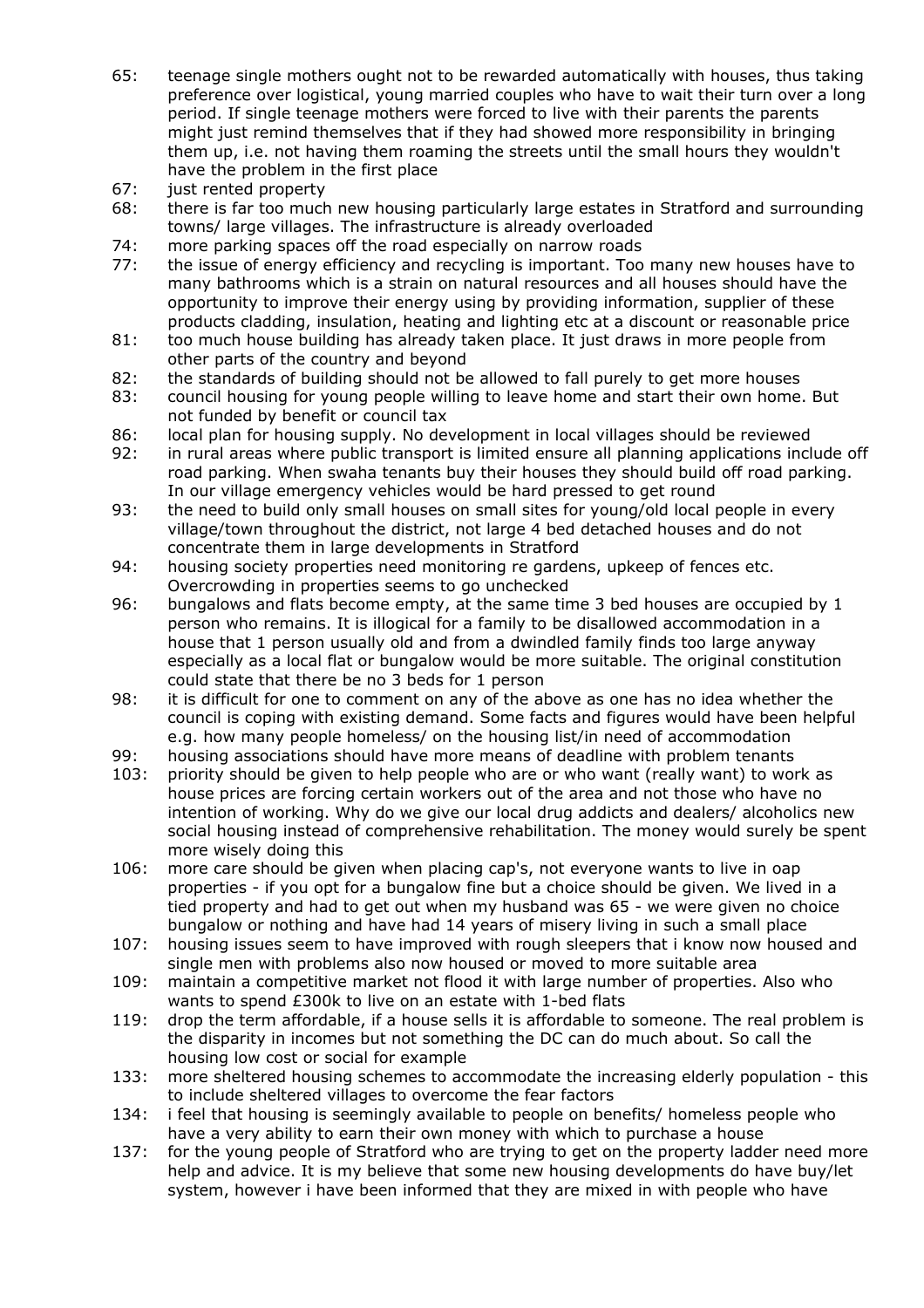social problems etc. Surely "normal" young people would rather be in a better environment if you see what i mean without sounding like a social snob

- 140: it is difficult to give an opinion on the issues marked in col 3 because i do not know the current situation. The issue i consider most important is the over development of Stratford township with remitting loss of green space and congestion in order to meet government housing targets. If these targets must be met (i consider Stratford a special case|) then a village or villages in the district should be developed on a larger scale to meet the need
- 142: the impact of new housing on traffic and the environment. Worsening traffic situation cannot be ignored in Stratford and if Stratford sprawls much further villages risk losing their identity and becoming suburbs
- 143: i think we have enough houses in Stratford so no more please
- 146: yes- ideally i would like you to look more deeply into special needs. The man i have in mind is Chapel Street in Wellingborough where he was born. In fact he lives alone and has ill health unable to climb the stairs yet somehow still does. Why not get him in willets house or a bungalow before it is too late
- 147: development companies being allowed to build 3 storey buildings on new developments. Standard of architecture to development near town centre- affordable housing will never appear when planning is allowed to fill so called low cost housing to speculators to let as it keeps property prices high
- 153: it is the support that is important. Vulnerable people can easily be resented if they are not helped to be good residents and neighbours
- 154: why do people who do not contribute anything to society go to the top or the list while working people with children or married have to wait but other less sensible people go straight in (well who are the sensible ones) those who do not work get a council house then benefits
- 159: Stratford upon Avon already has too much housing. Putting too much pressure on roads schools medical facilities etc. Too much existing housing is occupied by people who work outside the district or whose main residence is outside the district
- 161: being able to upgrade housing association houses as your family grows
- 162: building too many houses in Stratford and surrounding village. We have well over the quota required by the ODPM
- 165: re-use of empty properties. More creative and enabling planning. More help with money to refurbish and bring existing homes up to standard
- 167: schools in new development areas are a priority. There are not enough schools primary or secondary to cope with the volume of new housing
- 173: yes i think that hardworking people on low incomes should go to the top of the housing list and not people who spend there benefits on drugs and alcohol and still get into new rented housing whilst others wait 2 years or more
- 174: ensuring that new housing developments should whenever possible be directed at brownfield sites and white land
- 177: more and better insulation grants for all housing private and public
- 178: to keep the district from falling to the lowest common denominator quality housing should also figure in the council calculations
- 179: developing a strategy for housing for local needs for local residents to buy through say a housing trust as against a housing association in particular for the elderly down sizing and young people outside if the means test but still unable to raise a big enough mortgage
- 192: the infrastructure of schooling, doctors and dentists must be taken into consideration on all housing schemes. Affordable housing in Stratford is still too expensive
- 193: we moved to the district in order to retire eventually in what was then a quiet and desirable place to do just that. The members of the council and local authorities seem to think it is their obligation to expand commerce and jobs in the area but i don't. City councils do that - it is where it belongs, but provide vastly improved public transport) to places of work etc
- 205: helping elderly to stay in their own homes, living independent lives, rather than going into homes
- 209: more affordable housing for single young males
- 214: like almost every other householder i consider the escalating council rates charges obscene and impossible to justify. in my opinion newly elected councillors automatically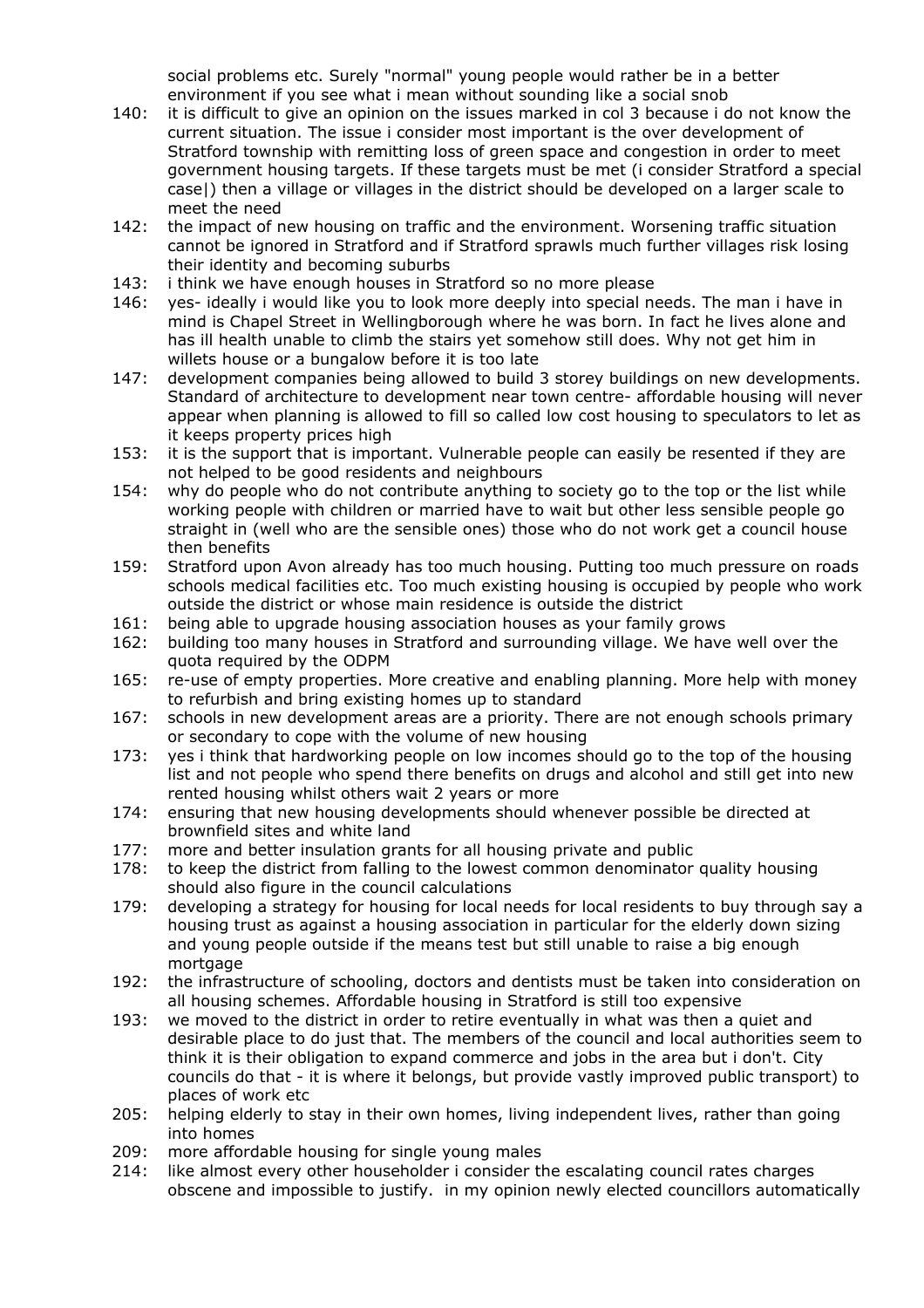seek to impose expensive schemes on the general public. in a utopian situation well meaning councillors should take pride in reducing rates!

- 217: i see more flats/bungalows for the elderly being given to young people who i feel can make the elderly afraid in their own homes
- 218: there are too many new houses in the Stratford area. The whole character and charm of the district is being and will be destroyed by the building of new properties on our beautiful green belt land
- 220: the continued over development of Stratford town and surrounding area-more consideration towards local people
- 225: provide better infrastructure to support the increase in house/population. e. schools, better traffic systems, local shops etc.
- 226: campaign to encourage people to be more self reliant and not think it is someone else's responsibility to provide accommodation
- 229: stop housing people from outside the area, priority should be given to the residents, elderly and the young
- 230: no more housebuilding in Stratford town
- 235: it is not easy to say if more of anything is needed without knowing what the present is relative to the need
- 238: with an aging population, suitable properties for the elderly-in their own area-are important. I.e. bungalow or single floor accommodation-with warden and up to care homes, are needed
- 239: in spite of slight improvement in Banbury road, Tiddington road and Shipston road, the serious hold up at Bridgefoot makes very bad congestion at anything approaching busy times there should be a ring road the town clearly indicating routes to void the town centre. Lack of parking facilities is killing the business of the town. Shakespeare is not the be all and end all of the town
- 240: i can't understand why someone who already owns a flat and then has a baby is given a two bedroomed council flat
- 245: most affordable houses in the district have been sold off at great profit. Will building more, improve the situation or will they also be sold off to tenants at reduced prices. Then the district is back to square one
- 248: stop giving single mothers a house
- 250: where more houses are built in villages better shopping and transport should also be included. Also more mixture of ages. So school can stay open
- 255: don't think the council houses should have been sold so cheaply or sold at all then you would have more homes to put people in
- 257: there are far too many houses being built in town of Stratford especially infill in lovely residential road. No more blocks of flats should be built
- 258: the council should consider who they put/place and where they are placed, e.g. drug takers with elderly or residents with children. More support if problems with tenants not getting on
- 261: stopping the incessant and seemingly indiscriminate development of land, especially green field sites. For up market housing. Now that government targets have been satisfied no more land of any type should be allowed to be developed unless under council operated and controlled affordable housing schemes
- 262: deeply concerned over the amount of new housing developments in Stratford and the ability of the infrastructure to cope and the loss of that small towns feel
- 264: concern over provision of accommodation for the homeless/single parent/ special needs have resulted in an increasing burden on the tax payers and a burgeoning underclass of work shy who " know their rights". It is worth noting that economic migrants from the former soviet block have easily found rentable accommodation and employment. I think their ability to do so speaks volumes
- 265: i think that much more support should be made to strengthen "families" and reduce breakdown of relationships. Success will reduce the need for single accommodation and should reduce homelessness
- 267: how do all who have a housing problem know what help is available from the council quickly
- 269: affordable housing should be reached without the need to keep building in Stratford
- 280: am opposed to government led schemes for development within green belt areas
- 281: the proposal by Bloor to build a quantity of houses in Alcester on the flood plain was fortunately turned down. We are anxious this problem does not raise it's ugly head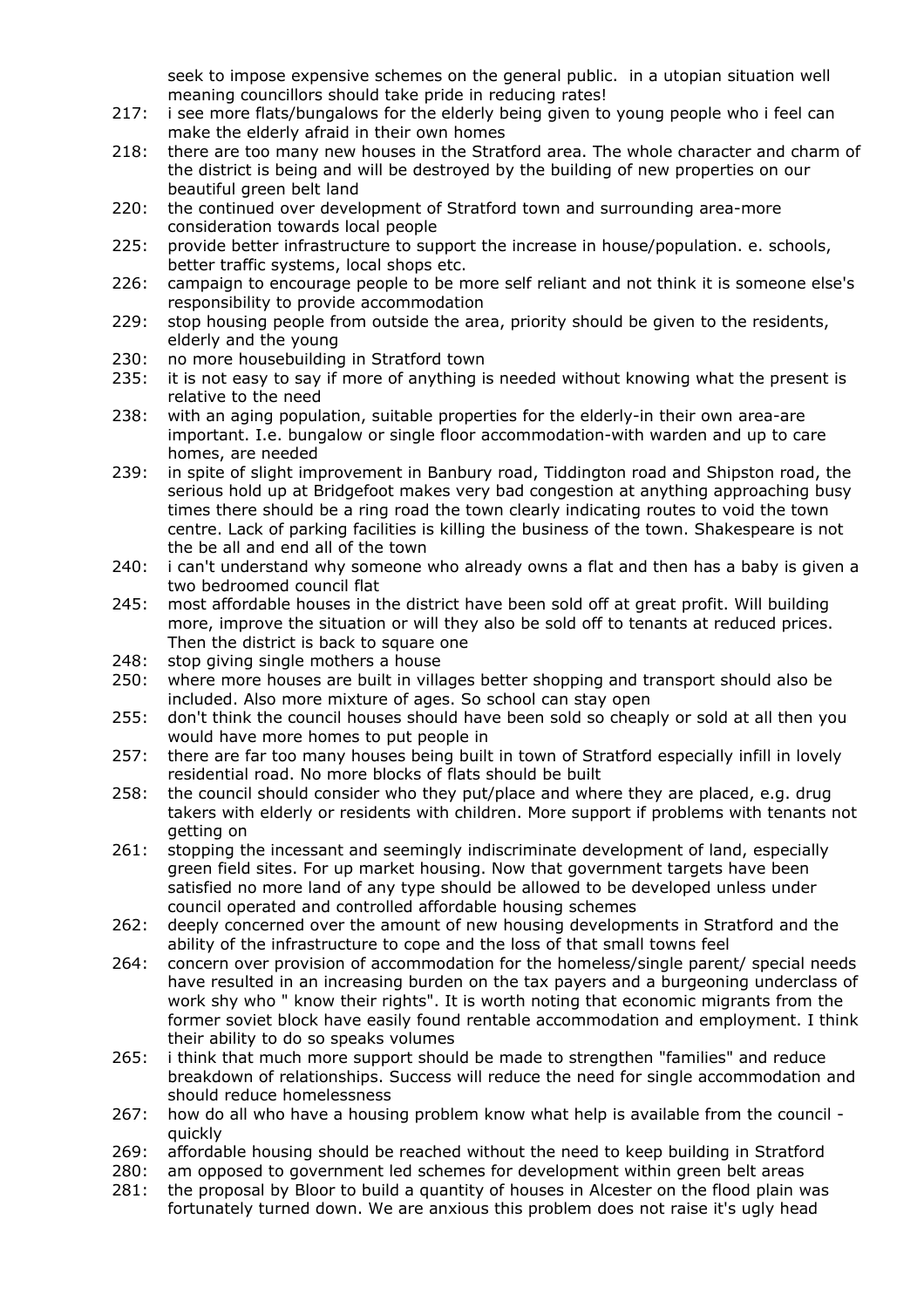again. We are a small town schools and medical services stretched. With threats to both Warwick hospital and the Alex at Redditch it seem ludicrous to increase houses and population without considering the vital consequences. Also to avoid flood plains is of primary importance particularly in the l

- 282: more starter homes for young married couples should be built
- 285: at present there is no consideration given to the building of even potentially eco friendly / attractive residences in country areas there seems to be no problem getting permission for large intrusive properties where a previous dwelling (however small) was. This is ridiculous as big spreading urban develop most are not attractive
- 295: i feel there is a need to provide rented housing in rural areas that is only available to those that have an established tie to areas. For instance those that have grown up in villages should be able to stay in their environment as they reach adulthood. Thereby keeping families close and provide a mixed age group community which provides all with support
- 307: too many homes being built in the district. No houses should be built which are to become 2nd homes-empty except for a few weekends a year
- 309: people with special needs and disabled should come first
- 314: there has been and still is far too much housing development in Stratford itself
- 315: stop screwing people who have worked hard to provide a good standard of living. Encourage do not penalise!
- 316: priority seems to be given to outsiders when council properties become vacant, instead of re-housing people who have lived and worked in Stratford all their lives
- 323: affordable housing should be close to sources of work to reduce traffic and transport costs. It is important to enable a balanced labour force providing the necessary range of services
- 326: there are already too many new houses built and more planned. Stratford is being destroyed and the infrastructure is under pressure. Doctors, dentists, schools and traffic are already or will be affected
- 328: tenants should be encouraged to look after properties and not leave rubbish and abandoned cars in front gardens
- 330: in providing more housing i would like more consideration to be given to ensure that the necessary infrastructure is also adapted to deal with the additional load-schools, roads, medical, parking etc.
- 334: please stop building housing developments in the town and on the outskirts. It's ruining the town, impacting on traffic and Stratford doesn't have the infrastructure in terms of schools, doctors, hospitals to support the volume of people
- 335: too many houses being built in Stratford-infrastructure will not support-schools full already-surgeries can't cope. Green belt being eroded. Don't agree with established houses south of river particularly being demolished to build 2 houses-character of road and town changing-becoming a dormitory area for Coventry and Birmingham
- 337: make sure private housing keeps up maintenance and problem solving. Parking and rights of parking need to be strongly assessed and controlled
- 341: the housing waiting list for single people is much too long
- 344: sheltered housing for Kineton
- 348: do not build more houses in places like Stratford unless adequate improvements are also planned for road systems/parking etc.
- 350: more attention to old folks homes. I.e. non slip floors in kitchens and bathrooms have been fitted, but step outside what have you got slippery smooth cement surfaces and uneven paths around house or bungalow
- 352: single parents should not be given houses to live in. Married couples with children should have priority
- 358: a lack of planning. As a consequence the approach to housing has been piecemeal and entirely ? To developers ????
- 362: planning not ? Developers to offer small, affordable homes when developing in small areas
- 363: affordable houses for young families
- 364: affordable housing for young families in the villages to keep them alive. Otherwise the schools will have insufficient children, the village populations will grow steadier older and more homogenous villages need new blood to renew themselves and keep the villages alive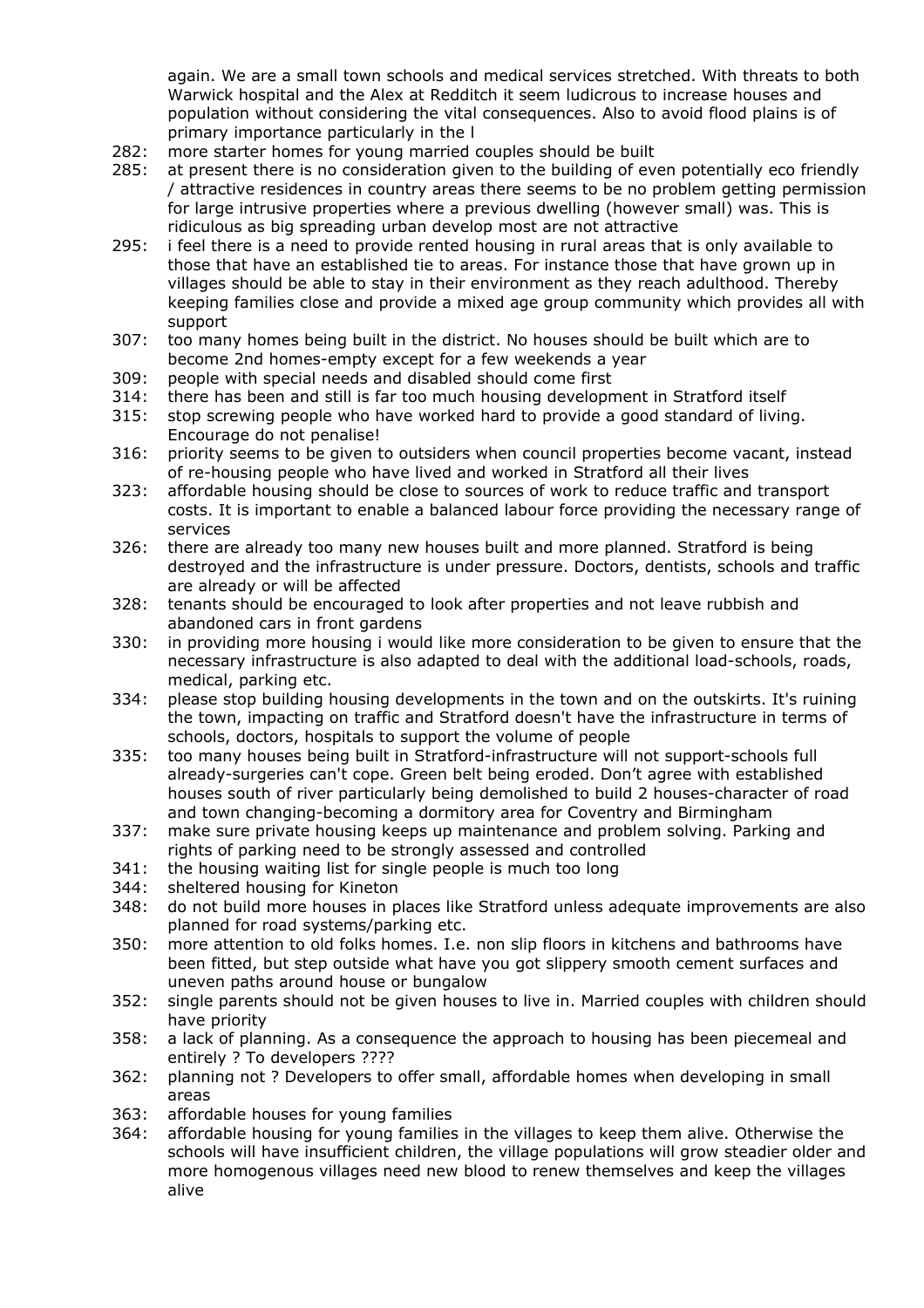- 367: affordable housing must only be available to people who are locals. Homeless people from outside the district should not be accommodated
- 368: the mixing affordable housing with privately owned property it does not work. There should be special separate estates for both. One bad apple will spoil it for the rest
- 374: new housing should be sited on Brownfield sites and not encroach on the countryside. Developments should include access issues, effects of increased transport and services should be an integral part e.g. schools, pubs, shops, surgeries etc.
- 387: houses are constantly being built which are not in keeping with the character of Stratford-standard square boxes with cheap doors and windows. Old town mews is a good example of houses house style is in keeping with Stratford's style and Tudor history the new estates are a disgrace
- 389: there are too many new houses being built in Stratford on Avon and district
- 395: why is it that people from outside the UK arrive here and get given council housing before UK nationals who are patiently waiting for council housing. England has become too soft!! We are forgetting our own people especially the elderly
- 397: Stratford has been swamped by recent new build of houses and not enough of them have been affordable to the young and single. The opportunity has been lost by allowing the wrong mix of houses to be built and there should now be a halt to further building until the town and infrastructure can recover
- 402: Stratford upon Avon's road network cannot cope at present with the Ruchbrook road area and the Alcester road area increased traffic volume without additional housing and in brown land or greenbelt land being built upon
- 405: grants for OAPS living in their own property, without being means tested
- 412: to ensure villages remain villages and Stratford does not become anymore spread out
- 416: disagree with q7 because there seems already an expression of social housing in S.O.A. i.e. unmarried young mothers with small children living in accommodation for which other people have to work all their lives to afford this
- 419: you encourage young girls to get pregnant by giving them flats etc.
- 426: the issues of homelessness are complex. Intervention by a local authority can some times ? A problem. E.g. if someone turns up from anywhere and pronounces him/herself homeless, one has ? Of cases where a person has been accommodated in b/b abuses this facility by taking drugs and makes no effort to get out of the situation. What that person needs is not b/b accommodation at taxpayers expense but a job and training!!
- 438: i have no objection to those in need being looked after, nut not the expense of those on waiting lists-unmarried mothers should not be given houses at the expense of those on waiting lists-hostels should be available
- 440: the system of allocating council property is grossly unfair. For example if you are an elderly childless couple or single you have no chance of renting property
- 443: access to sheltered housing should be priority for locals and should when tenancy taken not be unsupported by their own wishes
- 444: protect the green belt areas in the district. Plan housing carefully and to suit the people not to allow a few to profit from it whilst spoiling the countryside
- 446: the number of new houses in Stratford is ridiculous. None of the different infrastructure elements can cope:-roads, doctors surgeries, schools. The amount of new housing-it's style and location are making Stratford indistinguishable from any other county-town. Hardly world heritage centre or an exciting tourist destination
- 448: starter homes
- 455: more affordable housing for the young people in villages. We are losing the youth in rural areas at the present at the expense of the second home owners from cities who bring nothing into rural villages
- 456: planning permission process requires revision nationally as well as locally
- 458: be stricter on people who abuse the housing system. Make people work or remove benefits. Make people maintain their houses and clean their gardens or remove benefits. Create one area for people who abuse housing benefits
- 469: giving those in social housing temporary contracts that they can prove they are good citizens and deserve the housing they have been given-do not place drug addicts/sex offenders/violent offenders should not b put in areas with families/old people etc.
- 471: i think local people should have more first choice of properties, also elderly people are afraid when young men are housed in flats next to them, there life styles are so different, the young shout and play about late into the night, keeping the elderly aware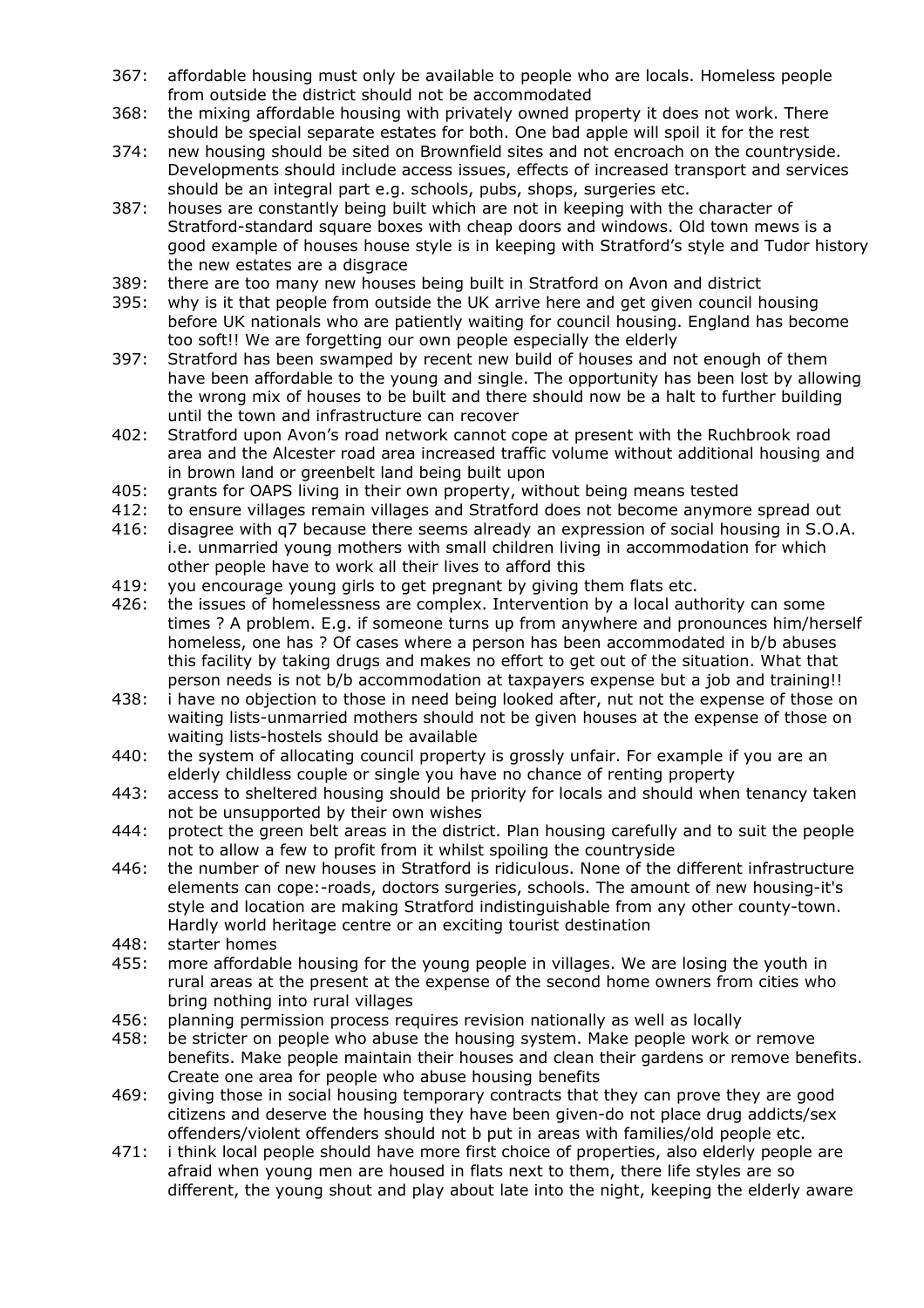and nervous long after midnight, it would help if the college in Alcester road provided out of hours place to meet up for the students mainly overseas students

- 475: i do not agree with building in green belt areas
- 476: social housing policy is inappropriate the vetting process for the type of people allowed into social housing is not rigorous enough. The reality is that gypsy and drug users are being allowed into these areas
- 483: single parents co-habiting and using the district resources when they have not contributed in any way
- 487: in planning re: housing wok at infrastructure i.e. schools and GP premises to support this increased housing
- 489: more use of old plots of land outside Stratford for smaller retirement houses or bungalows. There are many of these and they would not upset any green belt or environmental problems
- 490: more detailed scrutiny of subsided residents by claimants of income
- 492: the infrastructure must be able to cope with any increase of population
- 500: anti social people should be put at the bottom of the list-the law is too soft-a rent review, i pay far too much for a 2 bed damp flat. 90% of my clothes i throw away because they are mouldy-the entrance is squalid because of dirty neighbours-the kitchen and bathrooms are overdue for a replacement-better still demolish and re house methey are awful and not worth the hard earned money i pay! What about a proper damp course?
- 502: single pregnant girls who have all the information on contraception appear to abuse the housing system to the exclusion of needy people. I do not agree with the provision of housing in such cases where they have preferential treatment. Parental responsibility should be the order of the day
- 508: i agree with the principal of people tax it is fairer. No government should tell their local councils how to spend their money from tax payers. Local needs are local with few exceptions. National labour government is a control freak - councils should make tax payers aware of this.
- 509: no more housing until you improve the infrastructure of the town
- 511: priorities given to genuine people who have made an effort in society and fell on hard times opposed to those who have contrived circumstances
- 512: attempt to stop people changing the of garages to dwelling accommodation thus creating additional parking problems in villages. There have been 7 such conversions in this line where i live where parking is a problem.
- 516: more affordable housing re bungalows for older people.
- 517: crisis house for mentally ill for short term to avoid hospitalisation.
- 520: people born in town should be given priority in house allocation.
- 534: hostel accommodation and support for single people with housing difficulties. Better staffing at homeless office so homeless people do not have to wait one week for an interview. A disgrace.
- 540: i think social housing should not be included within nice residential areas
- 541: both Stratford and Alcester are becoming over developed with new building of housing estates, still nothing is done to address the issue of traffic and parking problems this causes. Need to provide sufficient infrastructure, schools, hospitals, doctors etc necessary for the large increase in population.
- 547: the road of social housing in private developments should rise, social housing should be interspersed in private developments and ghetto-used
- 548: why does the county council send town people to villages for county council housing or flats and expect local people to move to towns. People who live in villages should get a better chance i.e. given more points in that area
- 552: too much priority given to young irresponsible single mums who abuse the system. A way to live without working and invariably have a boyfriend with income living in the free subsidised property.
- 553: i think that young, homeless and single people should be prepared to help themselves and be ready to take what they can and do some work to make a place a home. My age group had nothing given to us, i asked for help but was told you have make your own bed etc. I now look back at what i have now and am proud that no one helped.
- 563: too many gaps being filled in by developers taking every available place. Do the planners ever think before giving permission to the impact on roads, car parking and the general congestion. No good doing surveys after the stable door is shut.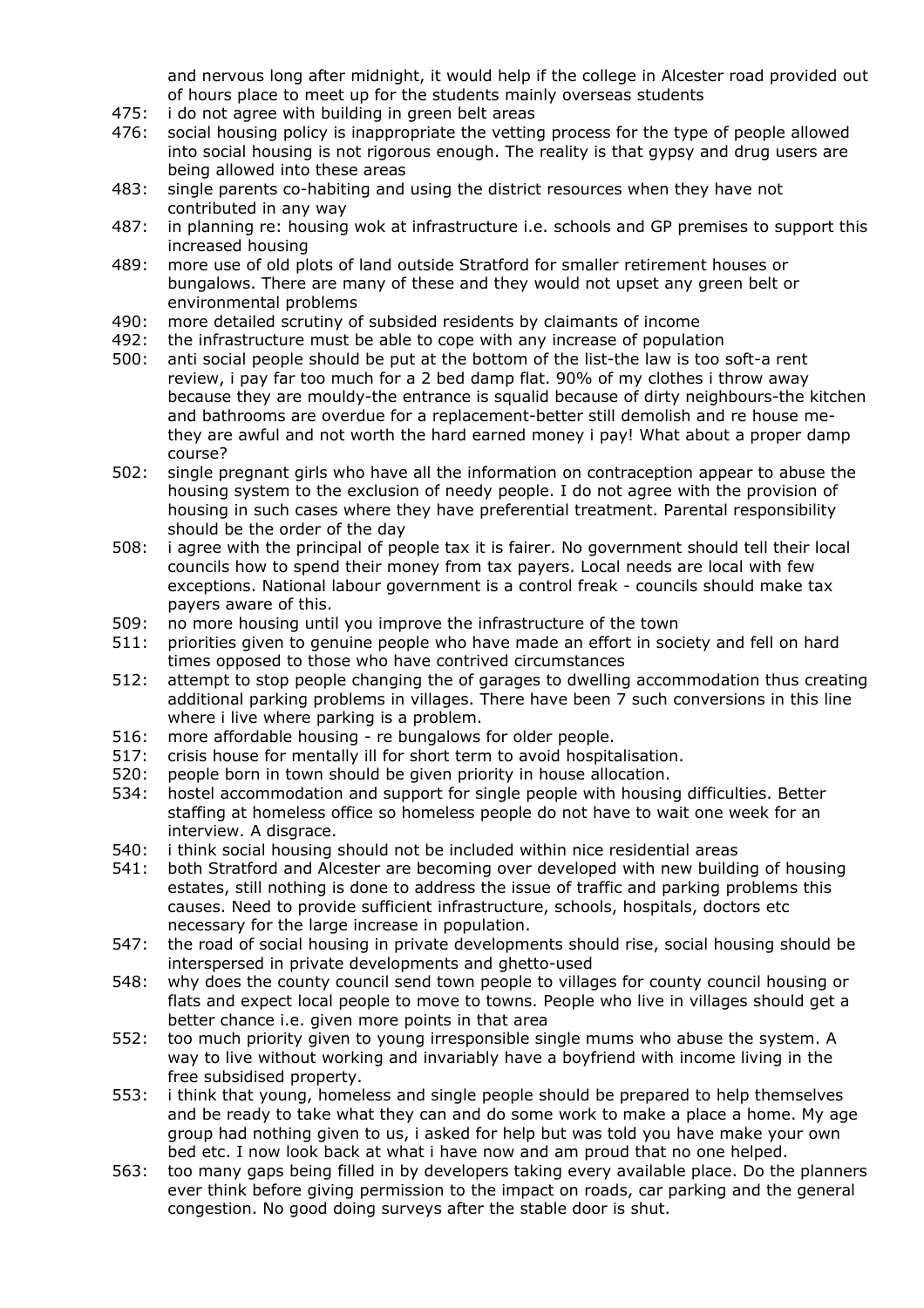- 570: social housing has a place in every development but more care needs to be taken in the selection to avoid confrontation and disagreement with the home owners. Follow up on suitability.
- 573: advise elderly person in media and local news better i.e. free paper not available in some areas
- 578: i think it is wrong to grant planning to building firms who claim to be building affordable housing for young couples and single when the starting prices of these homes are well above the prices that these people can afford.
- 588: there is too much development on the outskirts of Stratford. The town is unique and a world heritage and should be cared for as such. It is not just another town so different rules should apply. The council is stripping the town of it's individuality and turning it into yet another new town within acres of over development. It is wholly inappropriate for this to be happening in Stratford. Shame on the council for their lack of for thought and vision.
- 594: while i agree that we do need houses flats etc id do think that Stratford is being spoilt with all the building that is going on.
- 602: a return to affordable rented short or long term property owned by local authority.
- 603: reduce housing density and provide more gardens to avoid creating the slums of the future
- 610: it seems there is a huge increase in housing in the area but very few first time buyers can actually afford it
- 615: we should not exceed the government targets for new housing
- 617: although i agree with providing housing for all i feel that no more building should be allowed in our area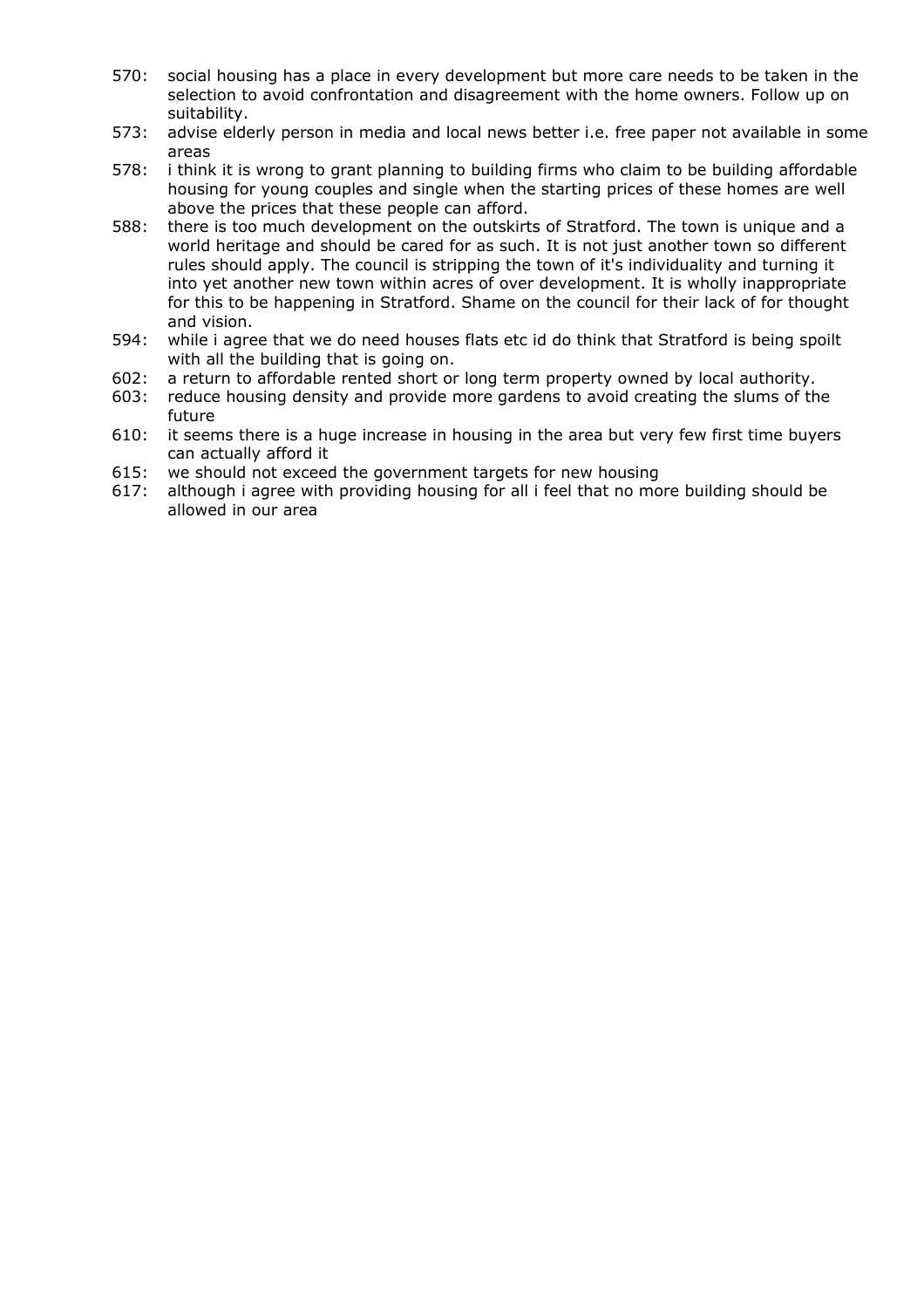# **SPORTS DEVELOPMENT AND PHYSICAL ACTIVITY**

# *Other reasons given as to why respondents do not use the sports and leisure facilities services available in the District as often as they would like to:-*

- 7: never got round to it
- 12: not made aware of opportunities
- 18: Bidford needs more sports facilities gym and swim
- 22: new swimming pool too small. Pool in s.o.a is shocking & desperately needs refurbishing. For serious swimming this is the only pool long enough - build bigger pools or renovate Stratford please
- 94: would like to play bowls
- 103: be good if squash club part of leisure centre membership
- 105: only have family swims Saturdays and till 3 Sunday
- 134: not aware of many of them
- 154: swimming is rarely open to public as school use it
- 183: not got round to it yet
- 184: local facility & management poor & inflexible
- 192: pool available too late at night
- 237: too lazy
- 255: pensions don't meet expensive clubs
- 262: swimming times stop too early
- 264: no public transport, car park poor, expensive
- 265: shortage of parking
- 294: no one to go with
- 315: retired living in Earlswood
- 323: no ice skating over winter
- 364: work, husband works abroad, babysitters expensive
- 366: new leisure centre opened but not running fully
- 375: price of car park
- 423: would be good to know what facilities i could use
- 457: tennis facilities are poor
- 461: parking at Stratford too expensive
- 474: old but not too old
- 515: got into bad habit of not exercising